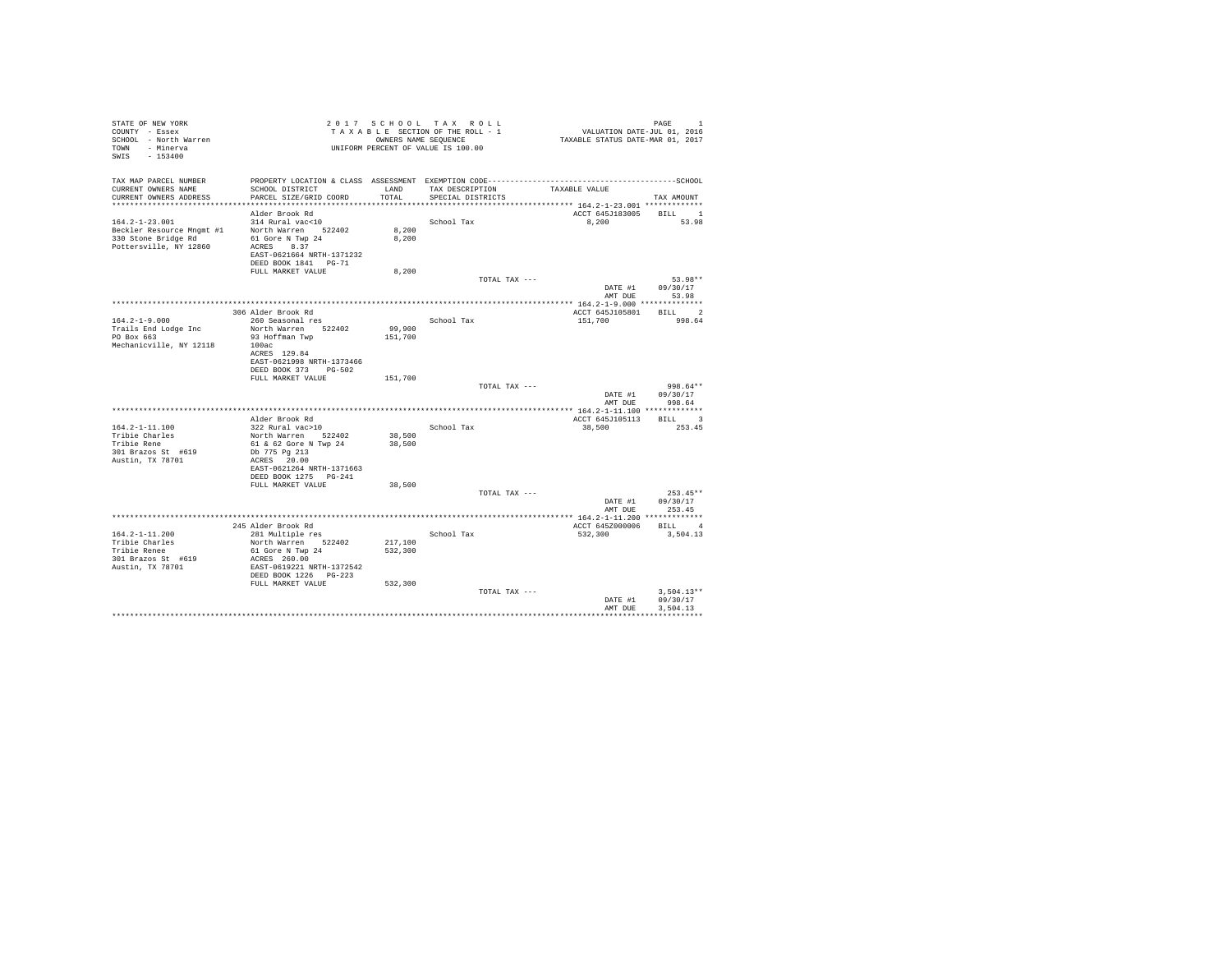| STATE OF NEW YORK     |  | 2017 SCHOOL TAX ROLL            |  |                                  | PAGE            |  |
|-----------------------|--|---------------------------------|--|----------------------------------|-----------------|--|
| COUNTY - Essex        |  | TAXABLE SECTION OF THE ROLL - 1 |  | VALUATION DATE-JUL 01, 2016      |                 |  |
| SCHOOL - North Warren |  |                                 |  | TAXABLE STATUS DATE-MAR 01, 2017 |                 |  |
| TOWN<br>- Minerya     |  |                                 |  |                                  | RPS155/V04/L015 |  |
| SWIS<br>- 153400      |  |                                 |  | CURRENT DATE 8/24/2017           |                 |  |
|                       |  |                                 |  |                                  |                 |  |

### \*\*\* S P E C I A L D I S T R I C T S U M M A R Y \*\*\*

|      |       | .             |                  |    | - | <b>EXEMPT</b><br>----- |           | ™UIAL<br>the contract of the contract of the contract of |  |
|------|-------|---------------|------------------|----|---|------------------------|-----------|----------------------------------------------------------|--|
| CODE | 1 A M | <b>DARCEL</b> | <b>TVDL</b><br>. | ,, |   | )UN.                   | - 19<br>. | $- - - -$<br>1 A.A                                       |  |

#### NO SPECIAL DISTRICTS AT THIS LEVEL

### \*\*\* S C H O O L D I S T R I C T S U M M A R Y \*\*\*

| CODE   | DISTRICT NAME   | TOTAL<br>PARCELS | ASSESSED<br>LAND | ASSESSED<br>TOTAL | <b>EXEMPT</b><br>AMOUNT<br>STAR AMOUNT | TOTAL<br>TAXABLE<br>STAR TAXABLE | TOTAL TAX |
|--------|-----------------|------------------|------------------|-------------------|----------------------------------------|----------------------------------|-----------|
|        | North Warren    | $\overline{4}$   | 363,700          | 730,700           |                                        | 730,700                          |           |
| 522402 |                 |                  |                  |                   |                                        | 730,700                          | 4.810.20  |
|        | SUB-TOTAL       | $\overline{4}$   | 363,700          | 730,700           |                                        | 730,700                          |           |
|        | SUB-TOTAL(CONT) |                  |                  |                   |                                        | 730,700                          | 4.810.20  |
|        |                 |                  |                  |                   |                                        |                                  |           |
|        | TOTAL           | $\overline{4}$   | 363,700          | 730,700           |                                        | 730,700                          |           |
|        | TO TAL (CONT)   |                  |                  |                   |                                        | 730,700                          | 4,810.20  |

### \*\*\* S Y S T E M C O D E S S U M M A R Y \*\*\*

NO SYSTEM EXEMPTIONS AT THIS LEVEL

## \*\*\* E X E M P T I O N S U M M A R Y \*\*\*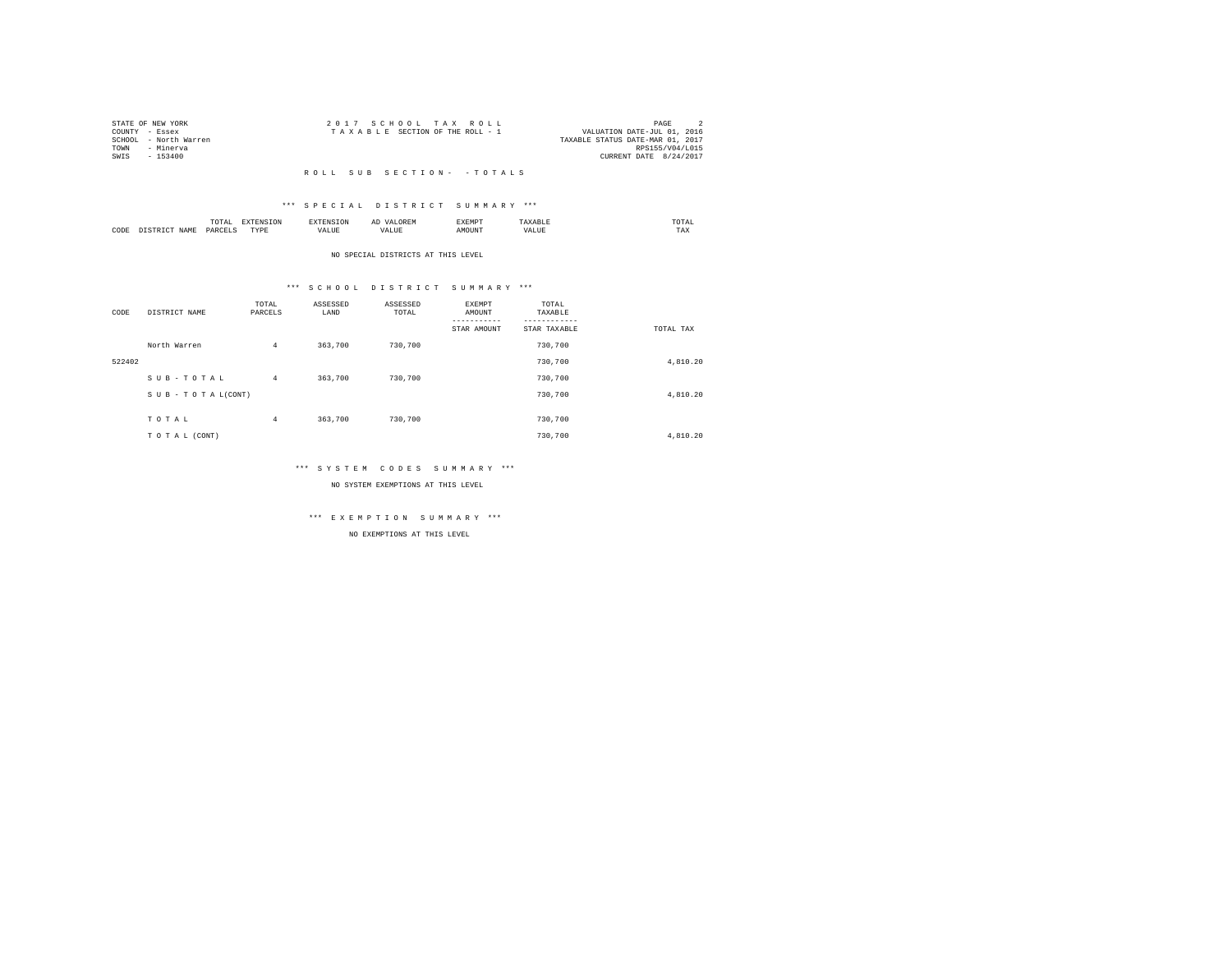| STATE OF NEW YORK     | 2017 SCHOOL TAX ROLL            | PAGE                             |
|-----------------------|---------------------------------|----------------------------------|
| COUNTY - Essex        | TAXABLE SECTION OF THE ROLL - 1 | VALUATION DATE-JUL 01, 2016      |
| SCHOOL - North Warren |                                 | TAXABLE STATUS DATE-MAR 01, 2017 |
| TOWN<br>- Minerva     |                                 | RPS155/V04/L015                  |
| SWIS<br>$-153400$     |                                 | CURRENT DATE 8/24/2017           |
|                       |                                 |                                  |
|                       | ROLL SUB SECTION- - TOTALS      |                                  |

| ROLL<br><b>SEC</b> | DESCRIPTION                | TOTAL<br>PARCELS | ASSESSED<br>LAND | ASSESSED<br>TOTAL | EXEMPT<br>AMOUNT<br>--------<br>STAR AMOUNT | TOTAL<br>TAXABLE<br>STAR TAXABLE | TOTAL<br>TAX |
|--------------------|----------------------------|------------------|------------------|-------------------|---------------------------------------------|----------------------------------|--------------|
|                    | School Tax                 |                  | 363,700          | 730,700           |                                             | 730,700<br>730,700               | 4,810.20     |
|                    | SPEC DIST TAXES<br>TAXABLE |                  |                  |                   |                                             |                                  | 4,810.20     |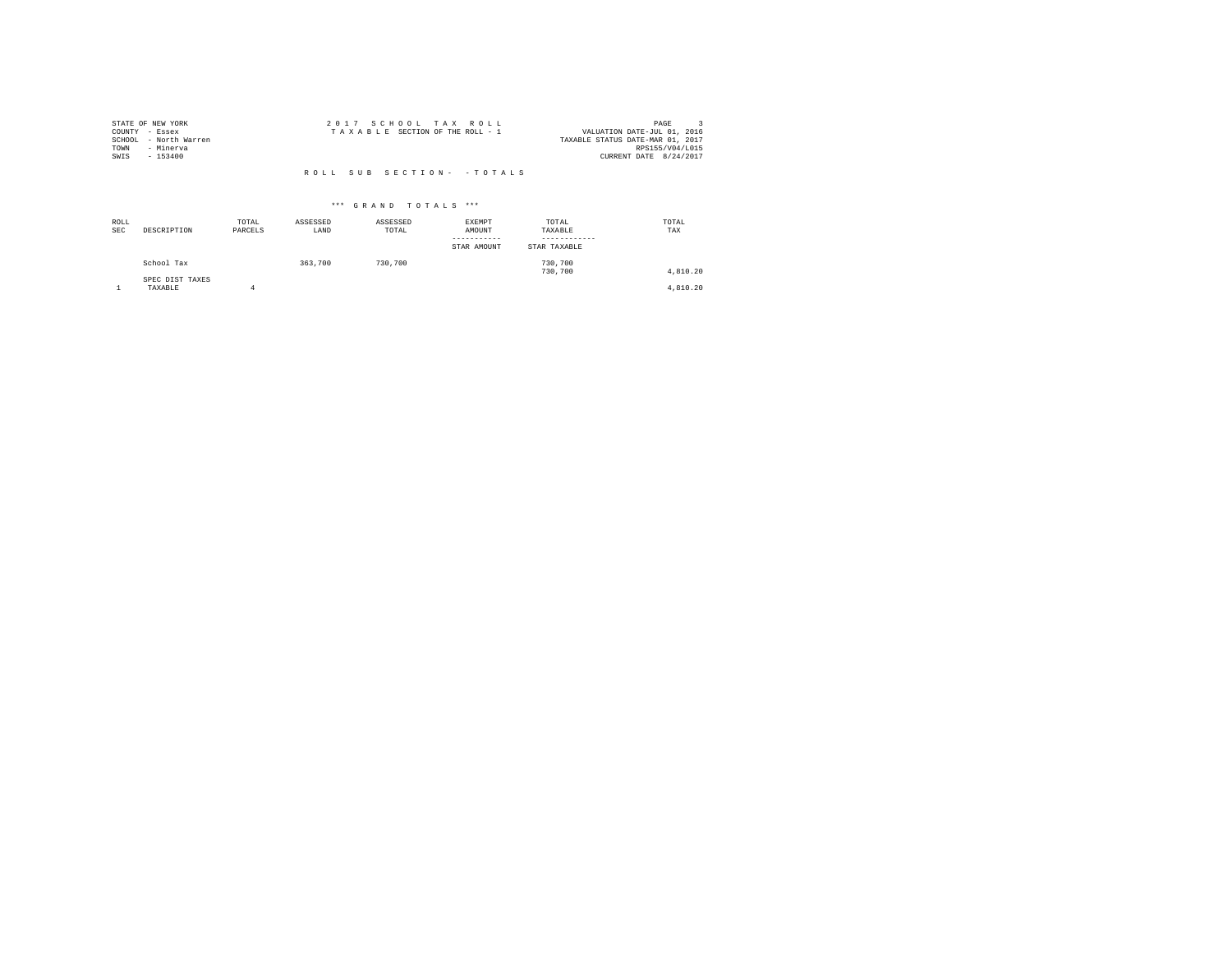|      | STATE OF NEW YORK     | 2017 SCHOOL TAX ROLL            | PAGE<br>$\mathbf{A}$             |
|------|-----------------------|---------------------------------|----------------------------------|
|      | COUNTY - Essex        | TAXABLE SECTION OF THE ROLL - 1 | VALUATION DATE-JUL 01, 2016      |
|      | SCHOOL - North Warren |                                 | TAXABLE STATUS DATE-MAR 01, 2017 |
| TOWN | - Minerva             |                                 | RPS155/V04/L015                  |
| SWIS | - 153400              |                                 | CURRENT DATE 8/24/2017           |
|      |                       |                                 |                                  |

#### R O L L S E C T I O N T O T A L S

### \*\*\* S P E C I A L D I S T R I C T S U M M A R Y \*\*\*

|      |   | LUTAL                |                  |  |       | $m \wedge m \wedge$<br>the contract of the contract of the contract of |
|------|---|----------------------|------------------|--|-------|------------------------------------------------------------------------|
| CODE | . | <b>DAR</b><br>$\sim$ | <b>TVDk</b><br>. |  | MOUN. | 1 A.A                                                                  |

#### NO SPECIAL DISTRICTS AT THIS LEVEL

### \*\*\* S C H O O L D I S T R I C T S U M M A R Y \*\*\*

| CODE   | DISTRICT NAME   | TOTAL<br>PARCELS | ASSESSED<br>LAND | ASSESSED<br>TOTAL | EXEMPT<br>AMOUNT<br>STAR AMOUNT | TOTAL<br>TAXABLE<br>STAR TAXABLE | TOTAL TAX |
|--------|-----------------|------------------|------------------|-------------------|---------------------------------|----------------------------------|-----------|
|        | North Warren    | $\overline{4}$   | 363,700          | 730,700           |                                 | 730,700                          |           |
| 522402 |                 |                  |                  |                   |                                 | 730,700                          | 4,810.20  |
|        | SUB-TOTAL       | $\overline{4}$   | 363,700          | 730,700           |                                 | 730,700                          |           |
|        | SUB-TOTAL(CONT) |                  |                  |                   |                                 | 730,700                          | 4,810.20  |
|        | TOTAL           | $\overline{4}$   | 363,700          | 730,700           |                                 | 730,700                          |           |
|        | TO TAL (CONT)   |                  |                  |                   |                                 | 730,700                          | 4.810.20  |

### \*\*\* S Y S T E M C O D E S S U M M A R Y \*\*\*

NO SYSTEM EXEMPTIONS AT THIS LEVEL

## \*\*\* E X E M P T I O N S U M M A R Y \*\*\*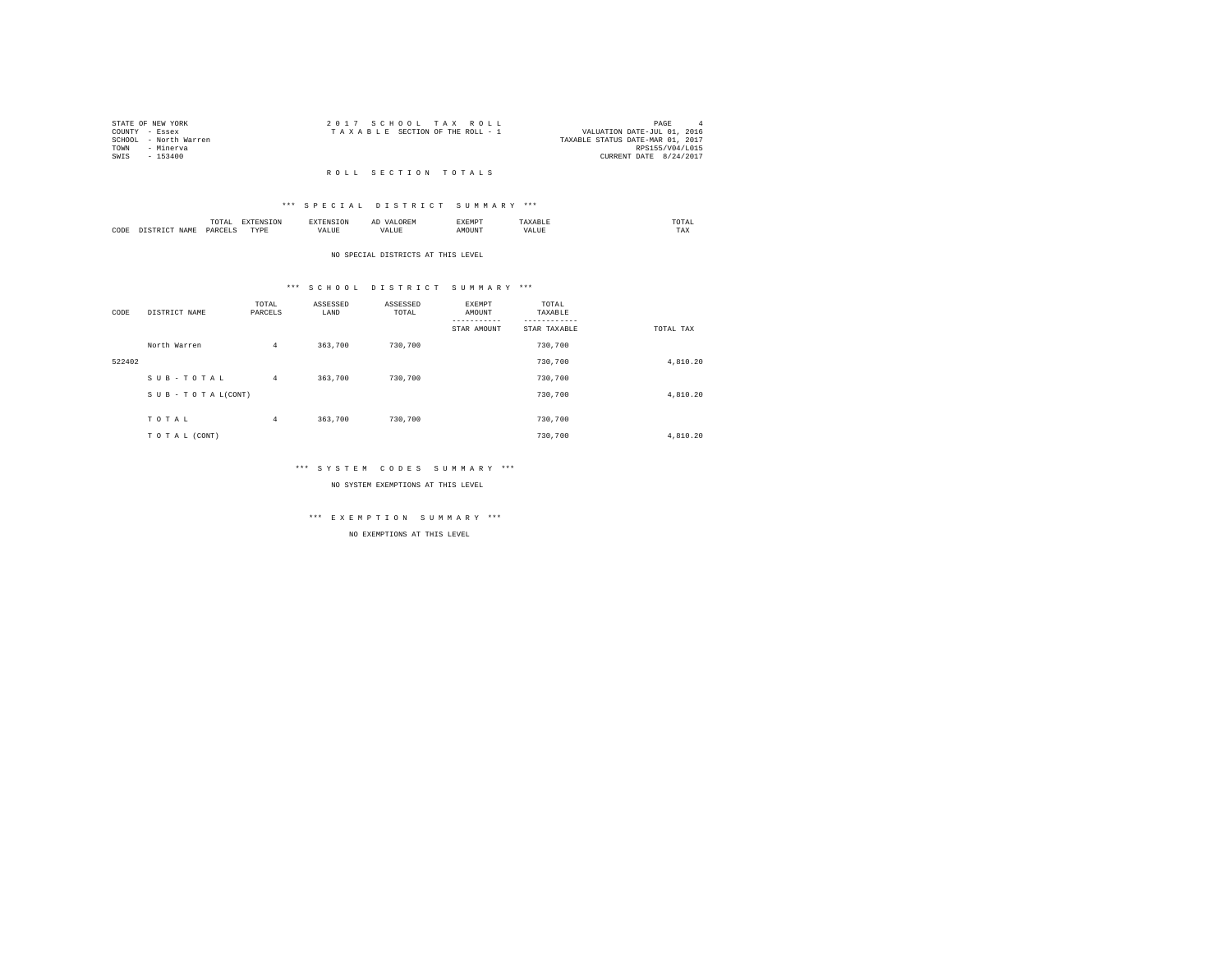| STATE OF NEW YORK     | 2017 SCHOOL TAX ROLL            | PAGE                             |
|-----------------------|---------------------------------|----------------------------------|
| COUNTY - Essex        | TAXABLE SECTION OF THE ROLL - 1 | VALUATION DATE-JUL 01, 2016      |
| SCHOOL - North Warren |                                 | TAXABLE STATUS DATE-MAR 01, 2017 |
| TOWN<br>- Minerva     |                                 | RPS155/V04/L015                  |
| SWIS<br>$-153400$     |                                 | CURRENT DATE 8/24/2017           |
|                       |                                 |                                  |
|                       | ROLL SECTION TOTALS             |                                  |

| ROLL<br>SEC | DESCRIPTION                | TOTAL<br>PARCELS | ASSESSED<br>LAND | ASSESSED<br>TOTAL | EXEMPT<br>AMOUNT<br>-----------<br>STAR AMOUNT | TOTAL<br>TAXABLE<br>------------<br>STAR TAXABLE | TOTAL<br>TAX |
|-------------|----------------------------|------------------|------------------|-------------------|------------------------------------------------|--------------------------------------------------|--------------|
|             | School Tax                 |                  | 363,700          | 730,700           |                                                | 730,700<br>730,700                               | 4,810.20     |
|             | SPEC DIST TAXES<br>TAXABLE | 4                |                  |                   |                                                |                                                  | 4,810.20     |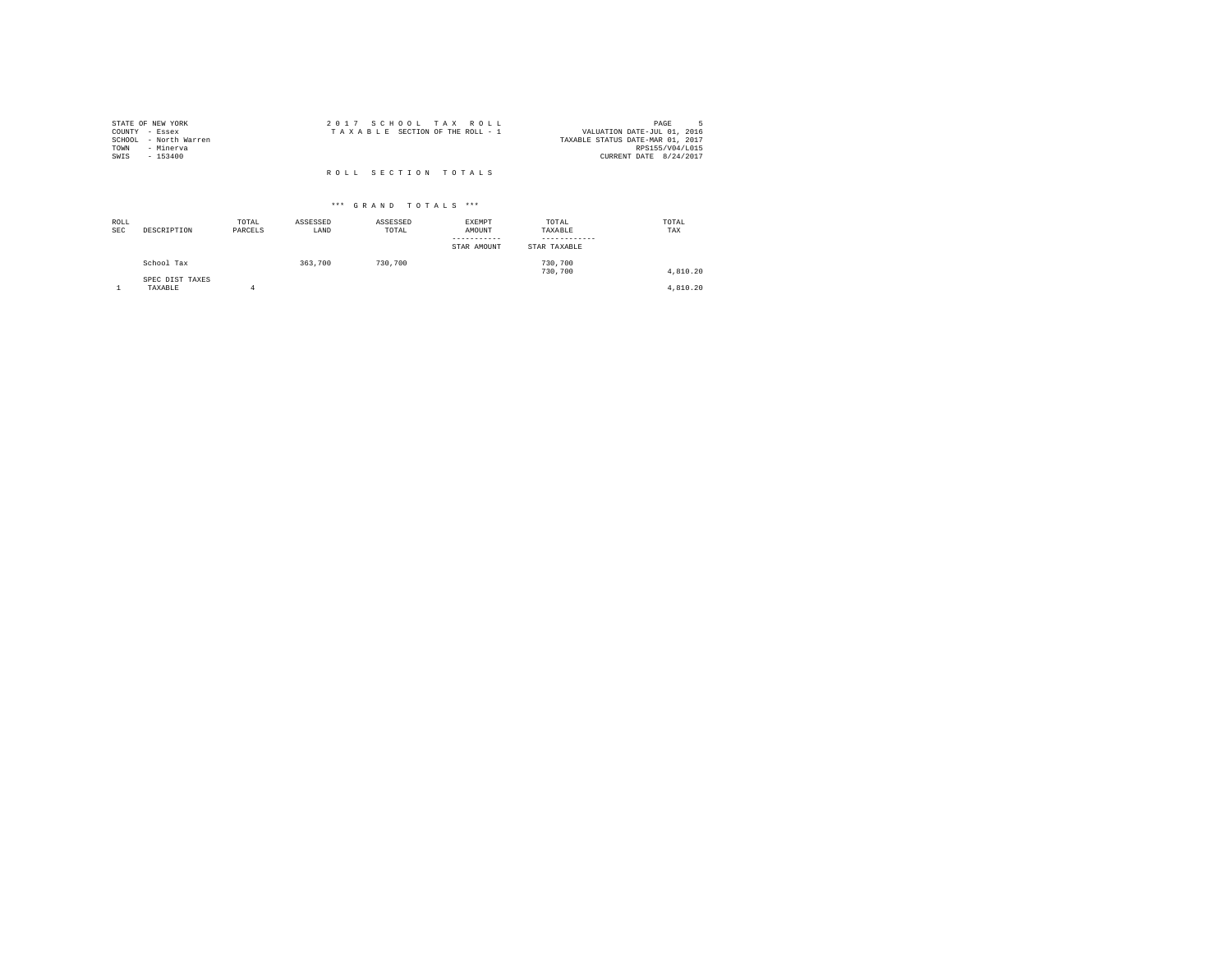| STATE OF NEW YORK                                     |                           |            | 2017 SCHOOL TAX ROLL                   |               |                                  | 6<br>PAGE  |
|-------------------------------------------------------|---------------------------|------------|----------------------------------------|---------------|----------------------------------|------------|
| COUNTY<br>$-$ Essex                                   |                           |            | UTILITY & R.R. SECTION OF THE ROLL - 6 |               | VALUATION DATE-JUL 01, 2016      |            |
| SCHOOL<br>- North Warren                              |                           |            | OWNERS NAME SEQUENCE                   |               | TAXABLE STATUS DATE-MAR 01, 2017 |            |
| - Minerva<br>TOWN                                     |                           |            | UNIFORM PERCENT OF VALUE IS 100.00     |               |                                  |            |
| $-153400$<br>SWIS                                     |                           |            |                                        |               |                                  |            |
|                                                       |                           |            |                                        |               |                                  |            |
| TAX MAP PARCEL NUMBER                                 | PROPERTY LOCATION & CLASS | ASSESSMENT |                                        |               |                                  |            |
| CURRENT OWNERS NAME                                   | SCHOOL DISTRICT           | LAND       | TAX DESCRIPTION                        | TAXABLE VALUE |                                  |            |
| CURRENT OWNERS ADDRESS . PARCEL SIZE/GRID COORD TOTAL |                           |            | SPECIAL DISTRICTS                      |               |                                  | TAX AMOUNT |
|                                                       |                           |            |                                        |               |                                  |            |
|                                                       | Outside Plant             |            |                                        |               | ACCT 645N015002                  | BILL.      |
| 634. - 9999-618. 750/1882                             | 836 Telecom. ea.          |            | School Tax                             |               | 128                              | 0.84       |
| Continental Telephone Co                              | 522402<br>North Warren    | $\Omega$   |                                        |               |                                  |            |
| Of Upstate Ny Inc                                     | 888888                    | 128        |                                        |               |                                  |            |
| Frontier Communications                               | 153401.10000              |            |                                        |               |                                  |            |
| c/o Duff & Phelps LLC                                 | Apportion School .41%     |            |                                        |               |                                  |            |
| PO Box 2629                                           | EAST-0606241 NRTH-1374442 |            |                                        |               |                                  |            |
| Addison, TX 75001                                     | FULL MARKET VALUE         | 128        |                                        |               |                                  |            |
|                                                       |                           |            | TOTAL TAX $---$                        |               |                                  | $0.84**$   |
|                                                       |                           |            |                                        |               | DATE #1                          | 09/30/17   |
|                                                       |                           |            |                                        |               | AMT DUE                          | 0.84       |
|                                                       |                           |            |                                        |               |                                  |            |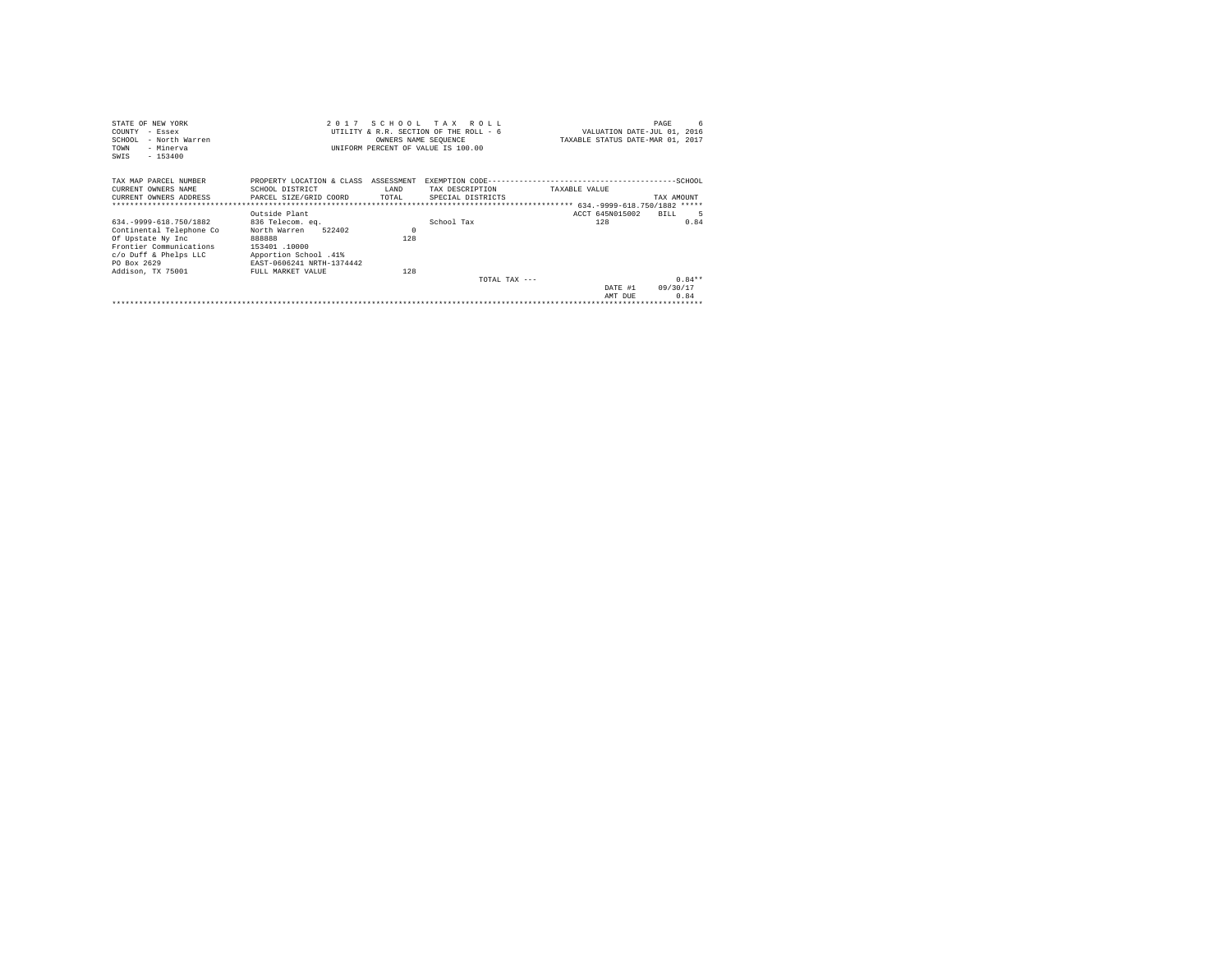|      | STATE OF NEW YORK     | 2017 SCHOOL TAX ROLL                   | PAGE                             |
|------|-----------------------|----------------------------------------|----------------------------------|
|      | COUNTY - Essex        | UTILITY & R.R. SECTION OF THE ROLL - 6 | VALUATION DATE-JUL 01, 2016      |
|      | SCHOOL - North Warren |                                        | TAXABLE STATUS DATE-MAR 01, 2017 |
| TOWN | - Minerva             | UNIFORM PERCENT OF VALUE IS 100.00     | RPS155/V04/L015                  |
| SWIS | - 153400              |                                        | CURRENT DATE 8/24/2017           |
|      |                       |                                        |                                  |

### \*\*\* S P E C I A L D I S T R I C T S U M M A R Y \*\*\*

|      | <b>TRAFFIC</b><br>TAI<br>the contract of the contract of the contract of |            | A. | <b>************</b><br>عدد |   | JIAI<br>the contract of the contract of the contract of |
|------|--------------------------------------------------------------------------|------------|----|----------------------------|---|---------------------------------------------------------|
| CODE | PARC                                                                     | TVDR.<br>. |    | זר                         | n | 1 M.A                                                   |

#### NO SPECIAL DISTRICTS AT THIS LEVEL

### \*\*\* S C H O O L D I S T R I C T S U M M A R Y \*\*\*

| CODE   | DISTRICT NAME   | TOTAL<br>PARCELS | ASSESSED<br>LAND | ASSESSED<br>TOTAL | EXEMPT<br>AMOUNT<br>STAR AMOUNT | TOTAL<br>TAXABLE<br>STAR TAXABLE | TOTAL TAX |
|--------|-----------------|------------------|------------------|-------------------|---------------------------------|----------------------------------|-----------|
|        | North Warren    | $\mathbf{1}$     |                  | 128               |                                 | 128                              |           |
| 522402 |                 |                  |                  |                   |                                 | 128                              | .84       |
|        | SUB-TOTAL       | $\mathbf{1}$     |                  | 128               |                                 | 128                              |           |
|        | SUB-TOTAL(CONT) |                  |                  |                   |                                 | 128                              | .84       |
|        | TOTAL           | $\mathbf{1}$     |                  | 128               |                                 | 128                              |           |
|        | TO TAL (CONT)   |                  |                  |                   |                                 | 128                              | .84       |

### \*\*\* S Y S T E M C O D E S S U M M A R Y \*\*\*

NO SYSTEM EXEMPTIONS AT THIS LEVEL

# \*\*\* E X E M P T I O N S U M M A R Y \*\*\*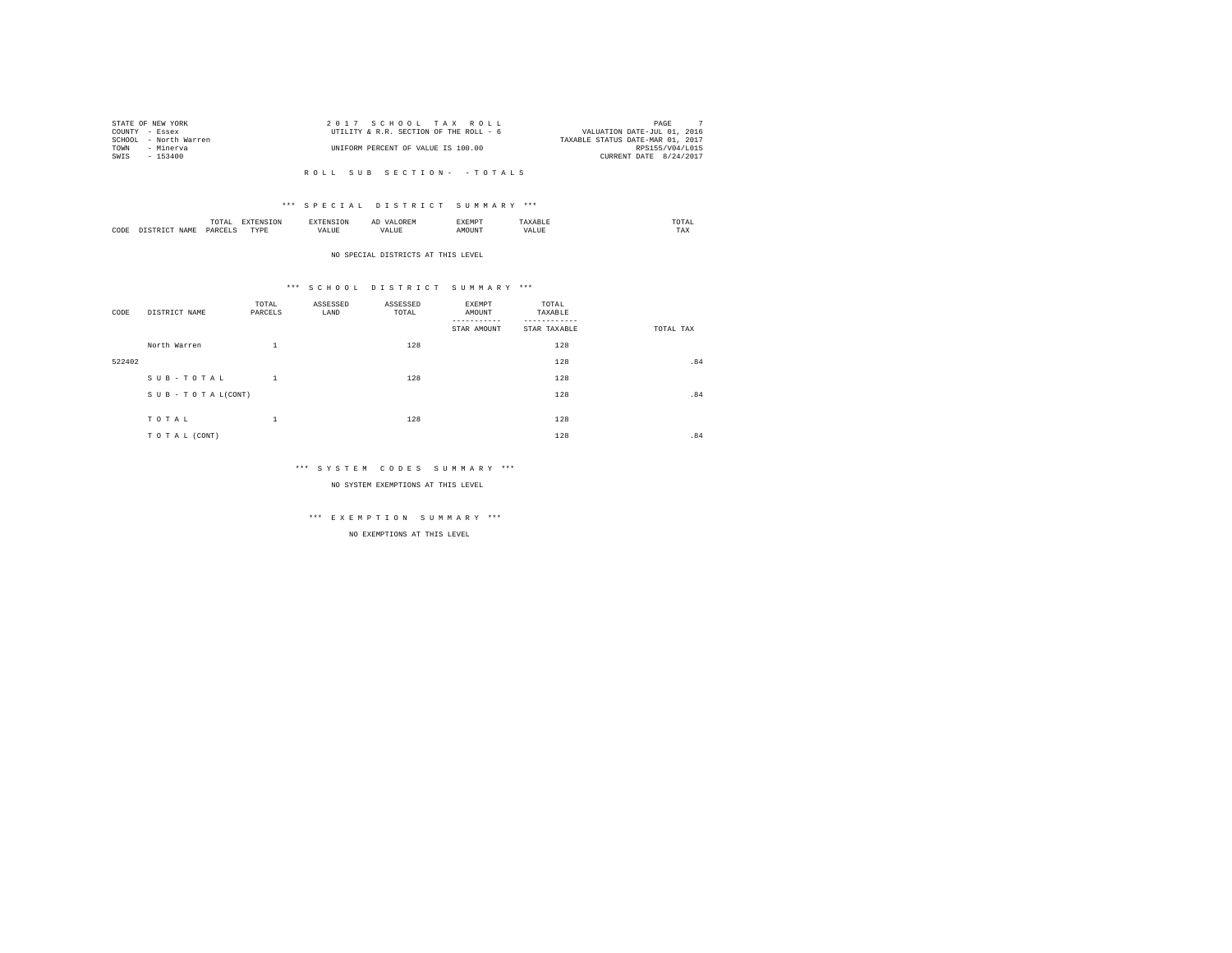|                | STATE OF NEW YORK     | 2017 SCHOOL TAX ROLL                   | PAGE                        |  |
|----------------|-----------------------|----------------------------------------|-----------------------------|--|
| COUNTY - Essex |                       | UTILITY & R.R. SECTION OF THE ROLL - 6 | VALUATION DATE-JUL 01, 2016 |  |
|                | SCHOOL - North Warren | TAXABLE STATUS DATE-MAR 01, 2017       |                             |  |
| TOWN           | - Minerva             | UNIFORM PERCENT OF VALUE IS 100.00     | RPS155/V04/L015             |  |
| SWIS           | - 153400              |                                        | CURRENT DATE 8/24/2017      |  |
|                |                       |                                        |                             |  |

| ROLL<br><b>SEC</b> | DESCRIPTION                         | TOTAL<br>PARCELS | ASSESSED<br>LAND | ASSESSED<br>TOTAL | EXEMPT<br>AMOUNT<br>STAR AMOUNT | TOTAL<br>TAXABLE<br>STAR TAXABLE | TOTAL<br>TAX |
|--------------------|-------------------------------------|------------------|------------------|-------------------|---------------------------------|----------------------------------|--------------|
|                    | School Tax                          |                  |                  | 128               |                                 | 128<br>128                       | .84          |
| 6                  | SPEC DIST TAXES<br>UTILITIES & N.C. |                  |                  |                   |                                 |                                  | .84          |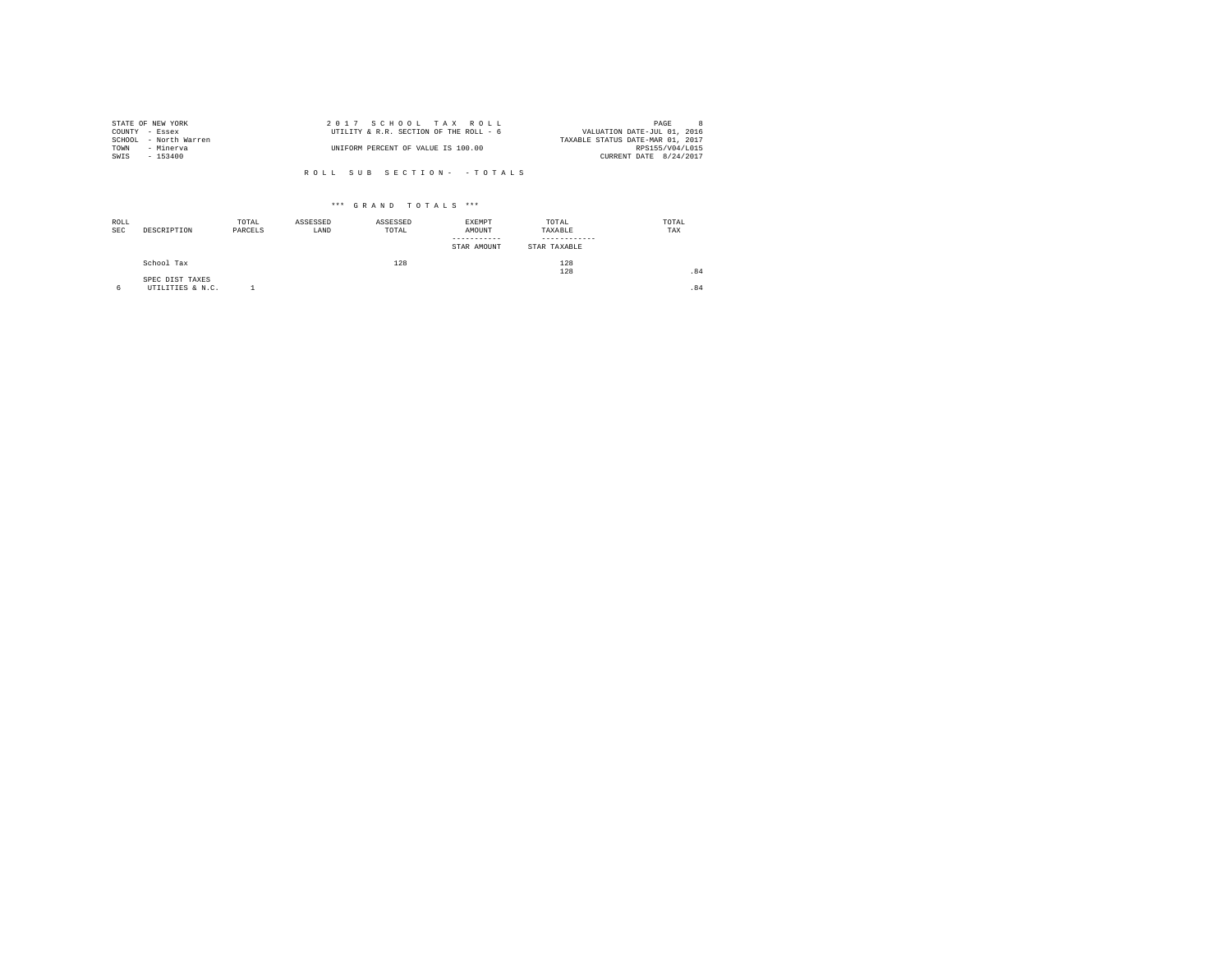|      | STATE OF NEW YORK     | 2017 SCHOOL TAX ROLL                   | PAGE                             |
|------|-----------------------|----------------------------------------|----------------------------------|
|      | COUNTY - Essex        | UTILITY & R.R. SECTION OF THE ROLL - 6 | VALUATION DATE-JUL 01, 2016      |
|      | SCHOOL - North Warren |                                        | TAXABLE STATUS DATE-MAR 01, 2017 |
| TOWN | - Minerva             | UNIFORM PERCENT OF VALUE IS 100.00     | RPS155/V04/L015                  |
| SWIS | - 153400              |                                        | CURRENT DATE 8/24/2017           |
|      |                       |                                        |                                  |
|      |                       | ROLL SECTION TOTALS                    |                                  |

|      |     |                   | ∼ |  | the contract of the contract of the contract of |
|------|-----|-------------------|---|--|-------------------------------------------------|
| CODE | YAN | <b>TVD's</b><br>. |   |  | $- - -$<br>مصا                                  |

#### NO SPECIAL DISTRICTS AT THIS LEVEL

### \*\*\* S C H O O L D I S T R I C T S U M M A R Y \*\*\*

| CODE   | DISTRICT NAME   | TOTAL<br>PARCELS | ASSESSED<br>LAND | ASSESSED<br>TOTAL | EXEMPT<br>AMOUNT<br>STAR AMOUNT | TOTAL<br>TAXABLE<br>STAR TAXABLE | TOTAL TAX |
|--------|-----------------|------------------|------------------|-------------------|---------------------------------|----------------------------------|-----------|
|        | North Warren    | ÷.               |                  | 128               |                                 | 128                              |           |
| 522402 |                 |                  |                  |                   |                                 | 128                              | .84       |
|        | SUB-TOTAL       | $\perp$          |                  | 128               |                                 | 128                              |           |
|        | SUB-TOTAL(CONT) |                  |                  |                   |                                 | 128                              | .84       |
|        | TOTAL           | ÷.               |                  | 128               |                                 | 128                              |           |
|        | TO TAL (CONT)   |                  |                  |                   |                                 | 128                              | .84       |

### \*\*\* S Y S T E M C O D E S S U M M A R Y \*\*\*

NO SYSTEM EXEMPTIONS AT THIS LEVEL

# \*\*\* E X E M P T I O N S U M M A R Y \*\*\*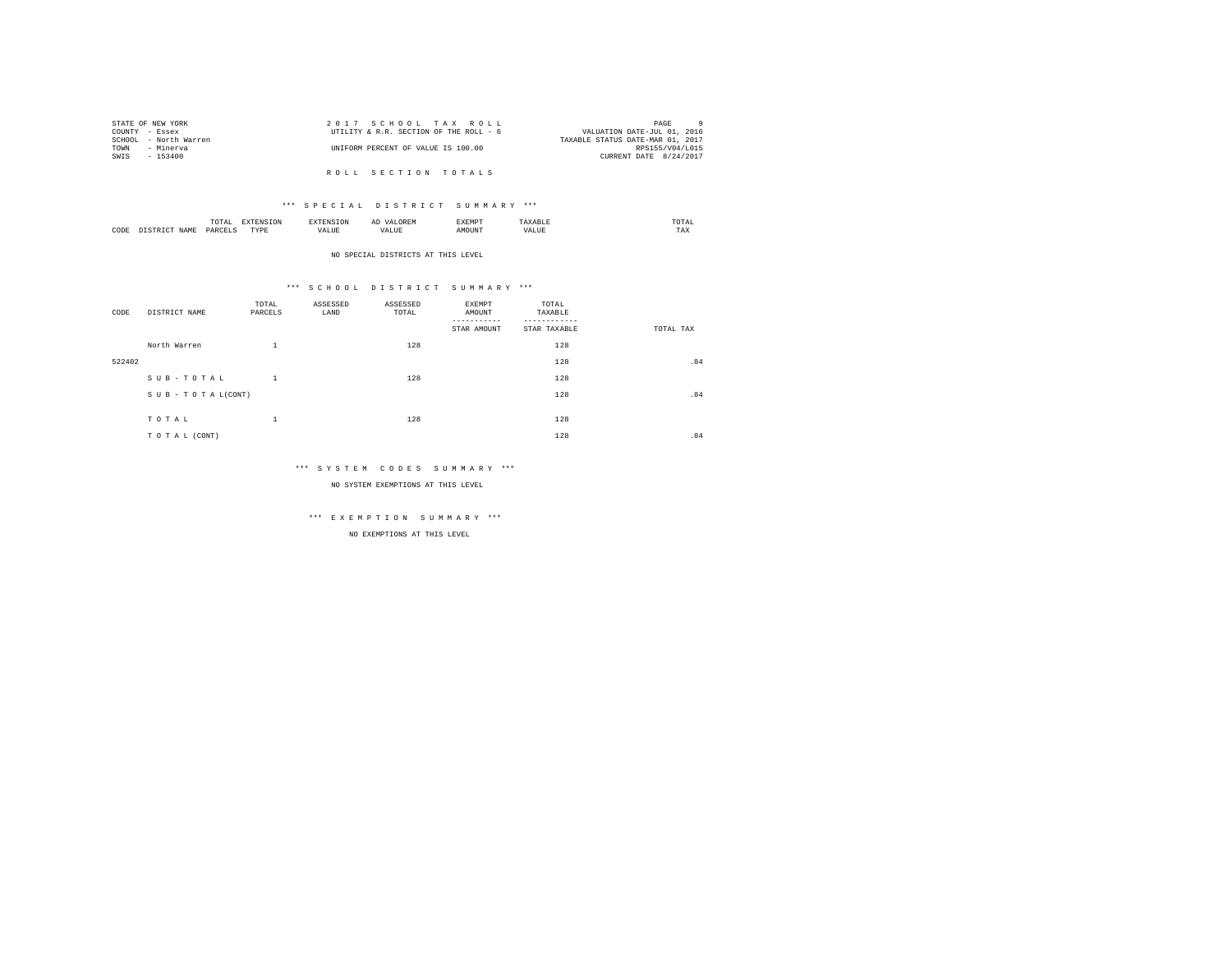| STATE OF NEW YORK     | 2017 SCHOOL TAX ROLL                   | 10<br>PAGE                       |
|-----------------------|----------------------------------------|----------------------------------|
| COUNTY - Essex        | UTILITY & R.R. SECTION OF THE ROLL - 6 | VALUATION DATE-JUL 01, 2016      |
| SCHOOL - North Warren |                                        | TAXABLE STATUS DATE-MAR 01, 2017 |
| TOWN<br>- Minerva     | UNIFORM PERCENT OF VALUE IS 100.00     | RPS155/V04/L015                  |
| SWIS<br>- 153400      |                                        | CURRENT DATE 8/24/2017           |
|                       |                                        |                                  |
|                       | ROLL SECTION TOTALS                    |                                  |

| ROLL<br><b>SEC</b> | DESCRIPTION                         | TOTAL<br>PARCELS | ASSESSED<br>LAND | ASSESSED<br>TOTAL | EXEMPT<br>AMOUNT<br>-----------<br>STAR AMOUNT | TOTAL<br>TAXABLE<br>STAR TAXABLE | TOTAL<br>TAX |
|--------------------|-------------------------------------|------------------|------------------|-------------------|------------------------------------------------|----------------------------------|--------------|
|                    | School Tax                          |                  |                  | 128               |                                                | 128<br>128                       | .84          |
| 6                  | SPEC DIST TAXES<br>UTILITIES & N.C. |                  |                  |                   |                                                |                                  | .84          |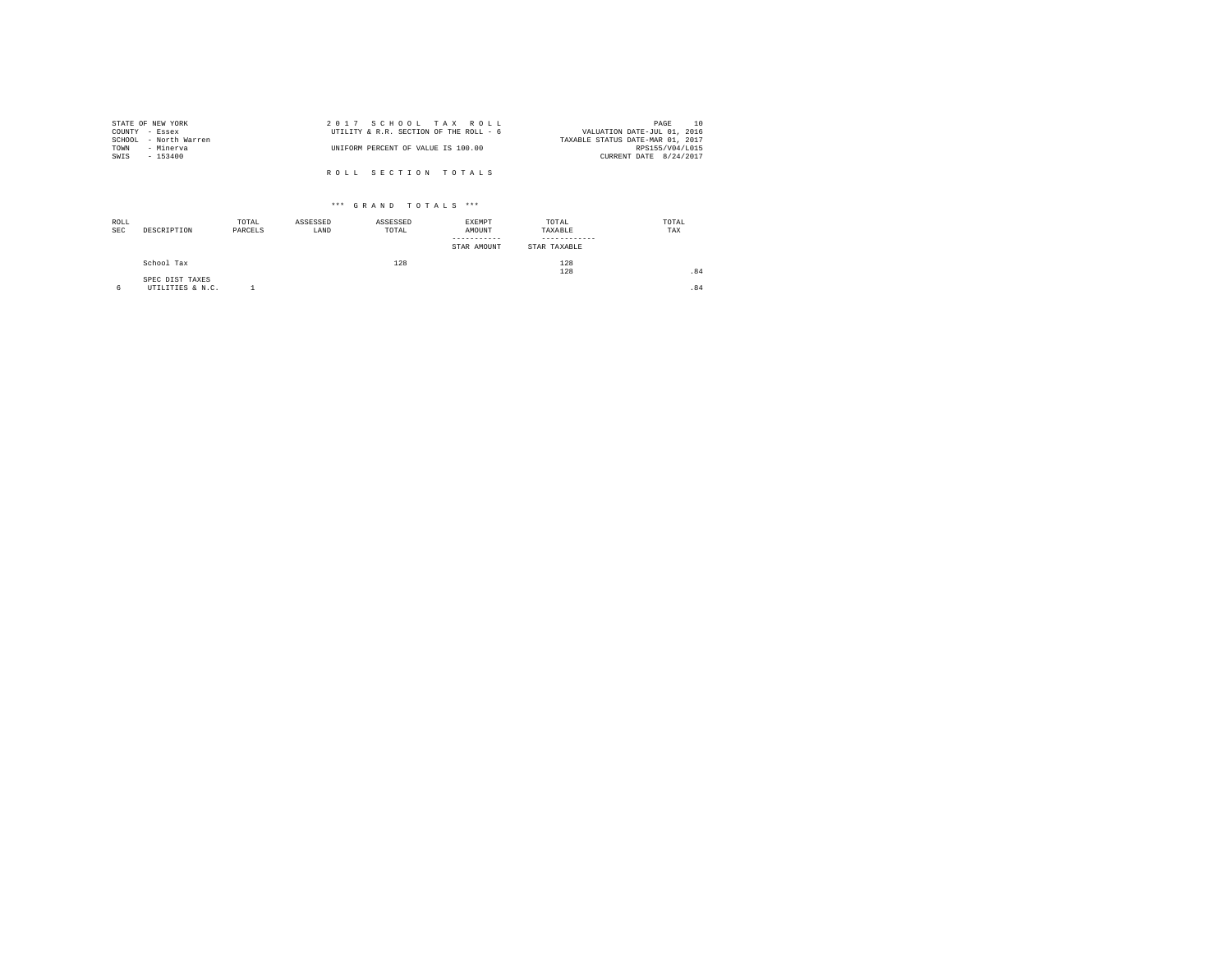| STATE OF NEW YORK     | 2017 SCHOOL TAX ROLL |             |                                  | PAGE            |  |
|-----------------------|----------------------|-------------|----------------------------------|-----------------|--|
| COUNTY - Essex        |                      |             | VALUATION DATE-JUL 01, 2016      |                 |  |
| SCHOOL - North Warren |                      | SWIS TOTALS | TAXABLE STATUS DATE-MAR 01, 2017 |                 |  |
| TOWN<br>- Minerva     |                      |             |                                  | RPS155/V04/L015 |  |
| $-153400$<br>SWIS     |                      |             | CURRENT DATE 8/24/2017           |                 |  |

|           |                      | 1 U 1 M 1<br>the contract of the contract of the contract of | ---------------  |      | $\sim$<br>. |   | 1 A.A        | 'UIA.<br>the contract of the contract of the contract of |
|-----------|----------------------|--------------------------------------------------------------|------------------|------|-------------|---|--------------|----------------------------------------------------------|
| CODE<br>. | <b>NAME</b><br>11.12 | レムト                                                          | <b>TIDE</b><br>. | ALUE |             | n | <b>Shown</b> | TAX                                                      |

NO SPECIAL DISTRICTS AT THIS LEVEL

### \*\*\* S C H O O L D I S T R I C T S U M M A R Y \*\*\*

| CODE   | DISTRICT NAME   | TOTAL<br>PARCELS | ASSESSED<br>LAND | ASSESSED<br>TOTAL | EXEMPT<br>AMOUNT<br>-----------<br>STAR AMOUNT | TOTAL<br>TAXABLE<br>---------<br>STAR TAXABLE | TAX RATE | TOTAL TAX |
|--------|-----------------|------------------|------------------|-------------------|------------------------------------------------|-----------------------------------------------|----------|-----------|
|        | North Warren    | 5                | 363,700          | 730.828           |                                                | 730.828                                       |          |           |
| 522402 |                 |                  |                  |                   |                                                | 730.828                                       | 6.583000 | 4.811.04  |
|        | SUB-TOTAL       | 5                | 363,700          | 730.828           |                                                | 730.828                                       |          |           |
|        | SUB-TOTAL(CONT) |                  |                  |                   |                                                | 730.828                                       |          | 4.811.04  |
|        | TOTAL           | 5                | 363,700          | 730.828           |                                                | 730.828                                       |          |           |
|        | TO TAL (CONT)   |                  |                  |                   |                                                | 730.828                                       |          | 4.811.04  |

### \*\*\* S Y S T E M C O D E S S U M M A R Y \*\*\*

NO SYSTEM EXEMPTIONS AT THIS LEVEL

\*\*\* E X E M P T I O N S U M M A R Y \*\*\*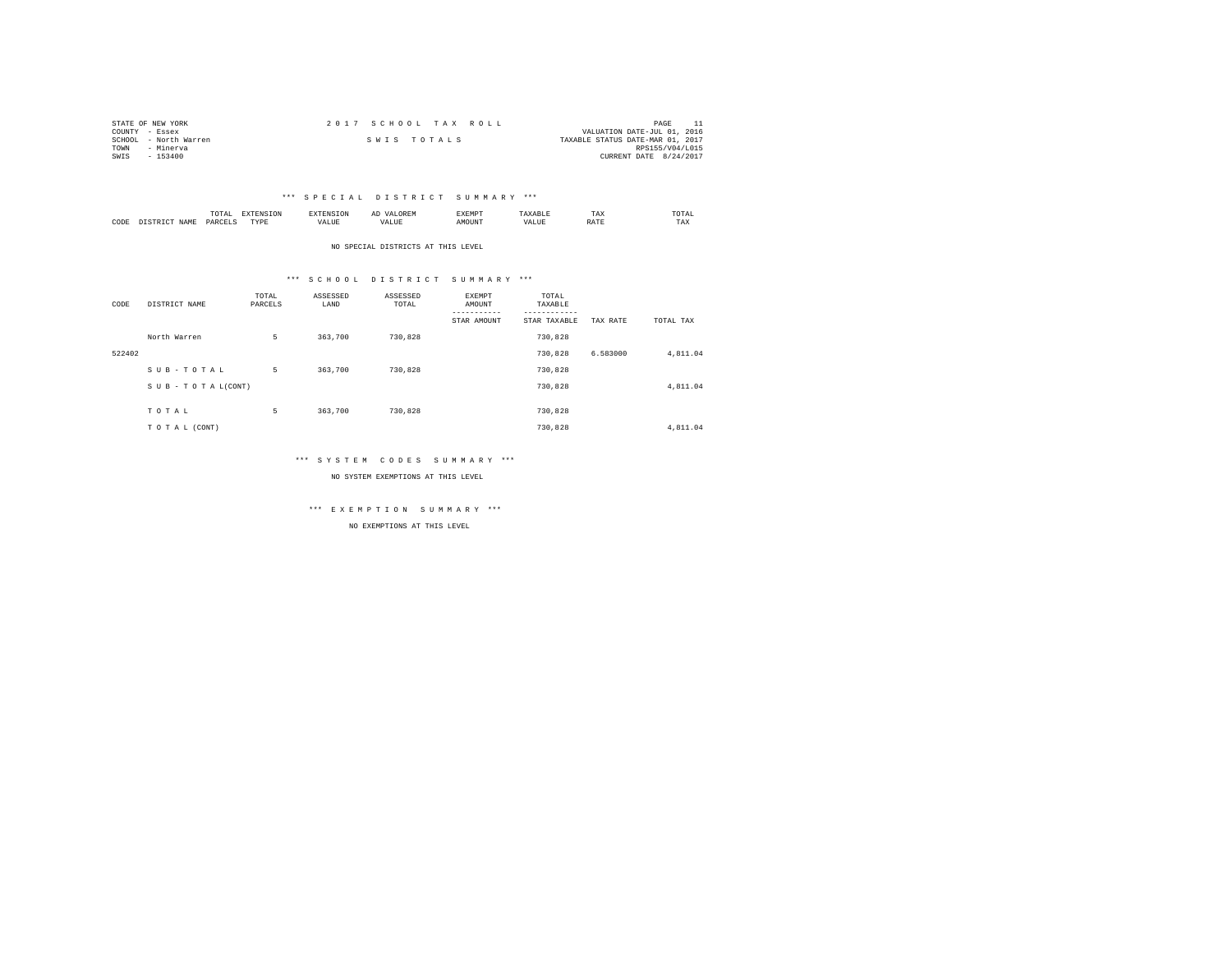| STATE OF NEW YORK     | 2017 SCHOOL TAX ROLL | PAGE                             |
|-----------------------|----------------------|----------------------------------|
| COUNTY - Essex        |                      | VALUATION DATE-JUL 01, 2016      |
| SCHOOL - North Warren | SWIS TOTALS          | TAXABLE STATUS DATE-MAR 01, 2017 |
| TOWN<br>- Minerva     |                      | RPS155/V04/L015                  |
| SWIS<br>- 153400      |                      | CURRENT DATE 8/24/2017           |

|                           |                                     |                  |                  | *** GRAND TOTALS *** |                                                       |                                                  |             |          |
|---------------------------|-------------------------------------|------------------|------------------|----------------------|-------------------------------------------------------|--------------------------------------------------|-------------|----------|
| <b>ROLL</b><br><b>SEC</b> | DESCRIPTION                         | TOTAL<br>PARCELS | ASSESSED<br>LAND | ASSESSED<br>TOTAL    | <b>EXEMPT</b><br>AMOUNT<br>-----------<br>STAR AMOUNT | TOTAL<br>TAXABLE<br>------------<br>STAR TAXABLE | TAX<br>RATE |          |
|                           | School Tax                          |                  | 363,700          | 730,700              |                                                       | 730,700<br>730,700                               | 6.583000    | 4,810.20 |
| $\mathbf{1}$              | SPEC DIST TAXES<br>TAXABLE          | 4                |                  |                      |                                                       |                                                  |             | 4,810.20 |
|                           | School Tax                          |                  |                  | 128                  |                                                       | 128<br>128                                       | 6.583000    | .84      |
| 6                         | SPEC DIST TAXES<br>UTILITIES & N.C. | <sup>1</sup>     |                  |                      |                                                       |                                                  |             | .84      |
|                           | School Tax<br>SPEC DIST TAXES       |                  | 363,700          | 730.828              |                                                       | 730,828<br>730,828                               | 6.583000    | 4,811.04 |
| $\star$                   | SUB<br>TOTAL                        | 5                |                  |                      |                                                       |                                                  |             | 4,811.04 |
|                           | School Tax<br>SPEC DIST TAXES       |                  | 363,700          | 730,828              |                                                       | 730,828<br>730,828                               | 6.583000    | 4,811.04 |
| $\star\star$              | GRAND TOTAL                         | 5                |                  |                      |                                                       |                                                  |             | 4,811.04 |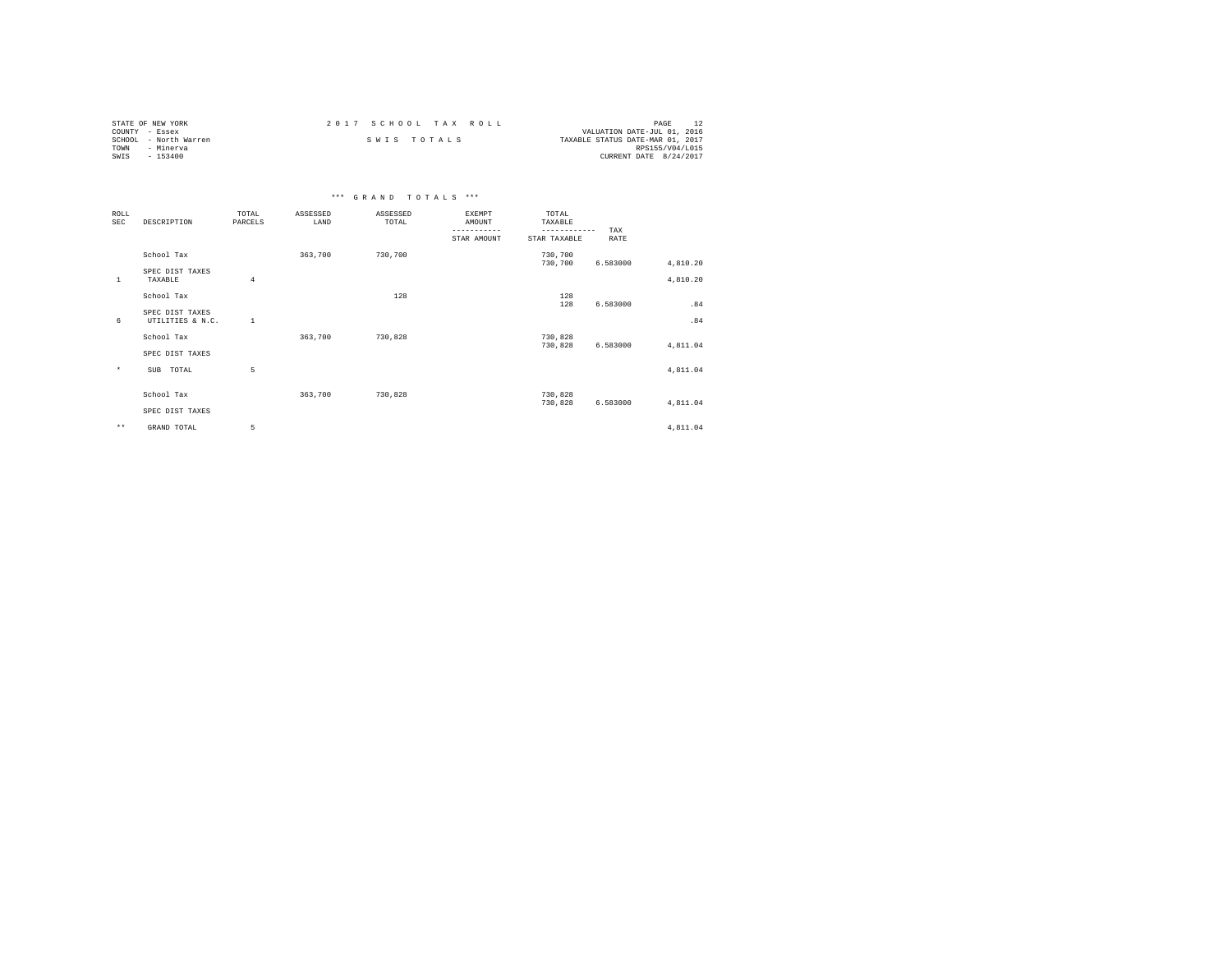| STATE OF NEW YORK<br>COUNTY - Essex<br>SCHOOL - North Warren ROLL SUB-SECT - A- SECTION 532-A RPTL WILD OR FOREST LANDS TAXABLE STATUS DATE-MAR 01, 2017<br>- Schroon<br>TOWN<br>$-154600$<br>SWIS |                                         | 2017<br>OWNERS NAME SEOUENCE<br>UNIFORM PERCENT OF VALUE IS 100.00 | SCHOOL TAX ROLL   | STATE OWNED LAND SECTION OF THE ROLL - 3 SUB-SECT - A VALUATION DATE-JUL 01, 2016            | 13<br>PAGE       |
|----------------------------------------------------------------------------------------------------------------------------------------------------------------------------------------------------|-----------------------------------------|--------------------------------------------------------------------|-------------------|----------------------------------------------------------------------------------------------|------------------|
| TAX MAP PARCEL NUMBER                                                                                                                                                                              |                                         |                                                                    |                   | PROPERTY LOCATION & CLASS ASSESSMENT EXEMPTION CODE-----------------------------------SCHOOL |                  |
| CURRENT OWNERS NAME                                                                                                                                                                                | SCHOOL DISTRICT                         | <b>T.AND</b>                                                       | TAX DESCRIPTION   | TAXABLE VALUE                                                                                |                  |
| CURRENT OWNERS ADDRESS                                                                                                                                                                             | PARCEL SIZE/GRID COORD                  | TOTAL                                                              | SPECIAL DISTRICTS |                                                                                              | TAX AMOUNT       |
|                                                                                                                                                                                                    |                                         |                                                                    |                   |                                                                                              |                  |
|                                                                                                                                                                                                    | Vanderwalker Rd                         |                                                                    |                   | ACCT 695M414407                                                                              |                  |
| $165. - 1 - 1.000$                                                                                                                                                                                 | 931 Forest s532a                        |                                                                    | School Tax        | 157,500                                                                                      | 1,036.82         |
| 1050001                                                                                                                                                                                            | North Warren                            | 157,500<br>522402                                                  |                   |                                                                                              |                  |
| State of New York<br>NYS Office State Comptroller 225ac Sll                                                                                                                                        | 79 Hoffman Twp                          | 157.500                                                            |                   |                                                                                              |                  |
| Finance Office-Fixed Cost Unit ACRES 225.00                                                                                                                                                        |                                         |                                                                    |                   |                                                                                              |                  |
| 110 State St                                                                                                                                                                                       | EAST-0625295 NRTH-1374005               |                                                                    |                   |                                                                                              |                  |
| Albany, NY 12236                                                                                                                                                                                   | DEED BOOK 199<br>$PG-544$               |                                                                    |                   |                                                                                              |                  |
|                                                                                                                                                                                                    | FULL MARKET VALUE                       | 157,500                                                            |                   |                                                                                              |                  |
|                                                                                                                                                                                                    |                                         |                                                                    | TOTAL TAX $---$   |                                                                                              | $1.036.82**$     |
|                                                                                                                                                                                                    |                                         |                                                                    |                   |                                                                                              | DATE #1 09/30/17 |
|                                                                                                                                                                                                    |                                         |                                                                    |                   | AMT DUE                                                                                      | 1,036.82         |
|                                                                                                                                                                                                    |                                         |                                                                    |                   |                                                                                              |                  |
|                                                                                                                                                                                                    | Errata                                  |                                                                    |                   | ACCT 695Z012024                                                                              |                  |
| $999.99 - 1 - 3.000$<br>8888888                                                                                                                                                                    | 991 Adirondack p<br>North Warren 522402 | $\Omega$                                                           | School Tax        | 103,710                                                                                      | 682.72           |
| NYS Office State Comptroller 2017 Aggregate Assessment                                                                                                                                             |                                         | 103,710                                                            |                   |                                                                                              |                  |
| Finance Office-Fixed Cost Unit School Purpose Only                                                                                                                                                 |                                         |                                                                    |                   |                                                                                              |                  |
| 110 State St                                                                                                                                                                                       | FULL MARKET VALUE                       | 103,710                                                            |                   |                                                                                              |                  |
| Albany, NY 12236                                                                                                                                                                                   |                                         |                                                                    |                   |                                                                                              |                  |
|                                                                                                                                                                                                    |                                         |                                                                    | TOTAL TAX ---     |                                                                                              | 682.72**         |
|                                                                                                                                                                                                    |                                         |                                                                    |                   | DATE #1                                                                                      | 09/30/17         |
|                                                                                                                                                                                                    |                                         |                                                                    |                   | AMT DUE                                                                                      | 682.72           |
|                                                                                                                                                                                                    |                                         |                                                                    |                   |                                                                                              |                  |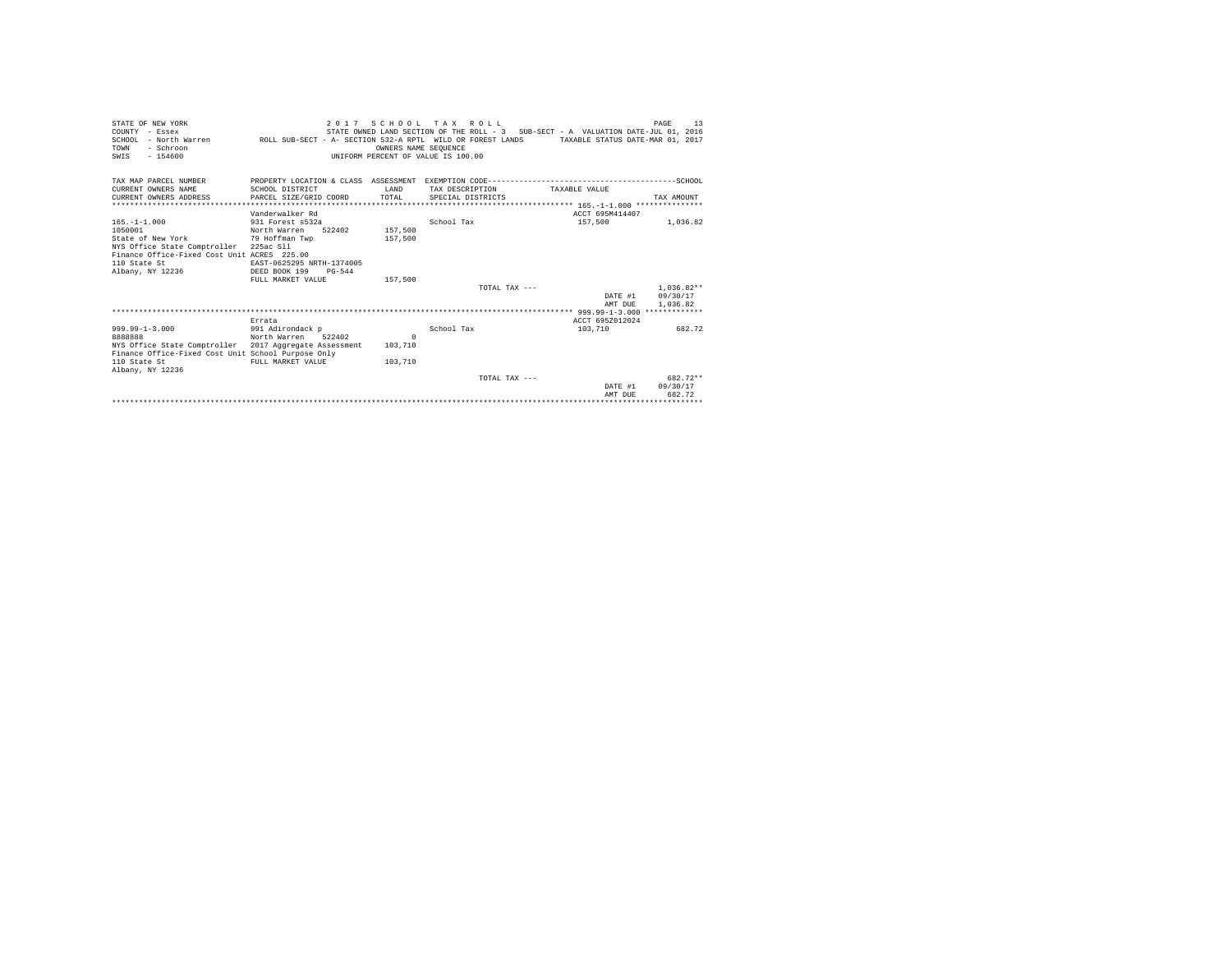|      | STATE OF NEW YORK     |                                                            |  |  | 2017 SCHOOL TAX ROLL |                                                                                   |                                  | PAGE                   | 14 |
|------|-----------------------|------------------------------------------------------------|--|--|----------------------|-----------------------------------------------------------------------------------|----------------------------------|------------------------|----|
|      | COUNTY - Essex        |                                                            |  |  |                      | STATE OWNED LAND SECTION OF THE ROLL - 3 SUB-SECT - A VALUATION DATE-JUL 01, 2016 |                                  |                        |    |
|      | SCHOOL - North Warren | ROLL SUB-SECT - A- SECTION 532-A RPTL WILD OR FOREST LANDS |  |  |                      |                                                                                   | TAXABLE STATUS DATE-MAR 01, 2017 |                        |    |
| TOWN | - Schroon             |                                                            |  |  |                      |                                                                                   |                                  | RPS155/V04/L015        |    |
| SWIS | $-154600$             |                                                            |  |  |                      |                                                                                   |                                  | CURRENT DATE 8/24/2017 |    |

### \*\*\* S P E C I A L D I S T R I C T S U M M A R Y \*\*\*

|      |             | ----<br>TOTAI |          | $\sim$<br>  | <b>YEMP</b> |      | TA.<br>the contract of the contract of the contract of |  |
|------|-------------|---------------|----------|-------------|-------------|------|--------------------------------------------------------|--|
| CODE | <b>CAM"</b> | DARCE"        | 'VD<br>. | $ -$<br>1 D | אנונ        | $ -$ | $- - -$<br>1 A.A                                       |  |

#### NO SPECIAL DISTRICTS AT THIS LEVEL

### \*\*\* S C H O O L D I S T R I C T S U M M A R Y \*\*\*

| CODE   | DISTRICT NAME   | TOTAL<br>PARCELS | ASSESSED<br>LAND | ASSESSED<br>TOTAL | EXEMPT<br>AMOUNT | TOTAL<br>TAXABLE        |           |
|--------|-----------------|------------------|------------------|-------------------|------------------|-------------------------|-----------|
|        | North Warren    | $\overline{a}$   | 157,500          | 261.210           | STAR AMOUNT      | STAR TAXABLE<br>261,210 | TOTAL TAX |
| 522402 |                 |                  |                  |                   |                  | 261,210                 | 1,719.54  |
|        | SUB-TOTAL       | $\overline{2}$   | 157,500          | 261,210           |                  | 261,210                 |           |
|        | SUB-TOTAL(CONT) |                  |                  |                   |                  | 261,210                 | 1,719.54  |
|        | TOTAL           | $\overline{c}$   | 157,500          | 261,210           |                  | 261,210                 |           |
|        | TO TAL (CONT)   |                  |                  |                   |                  | 261,210                 | 1,719.54  |

### \*\*\* S Y S T E M C O D E S S U M M A R Y \*\*\*

NO SYSTEM EXEMPTIONS AT THIS LEVEL

## \*\*\* E X E M P T I O N S U M M A R Y \*\*\*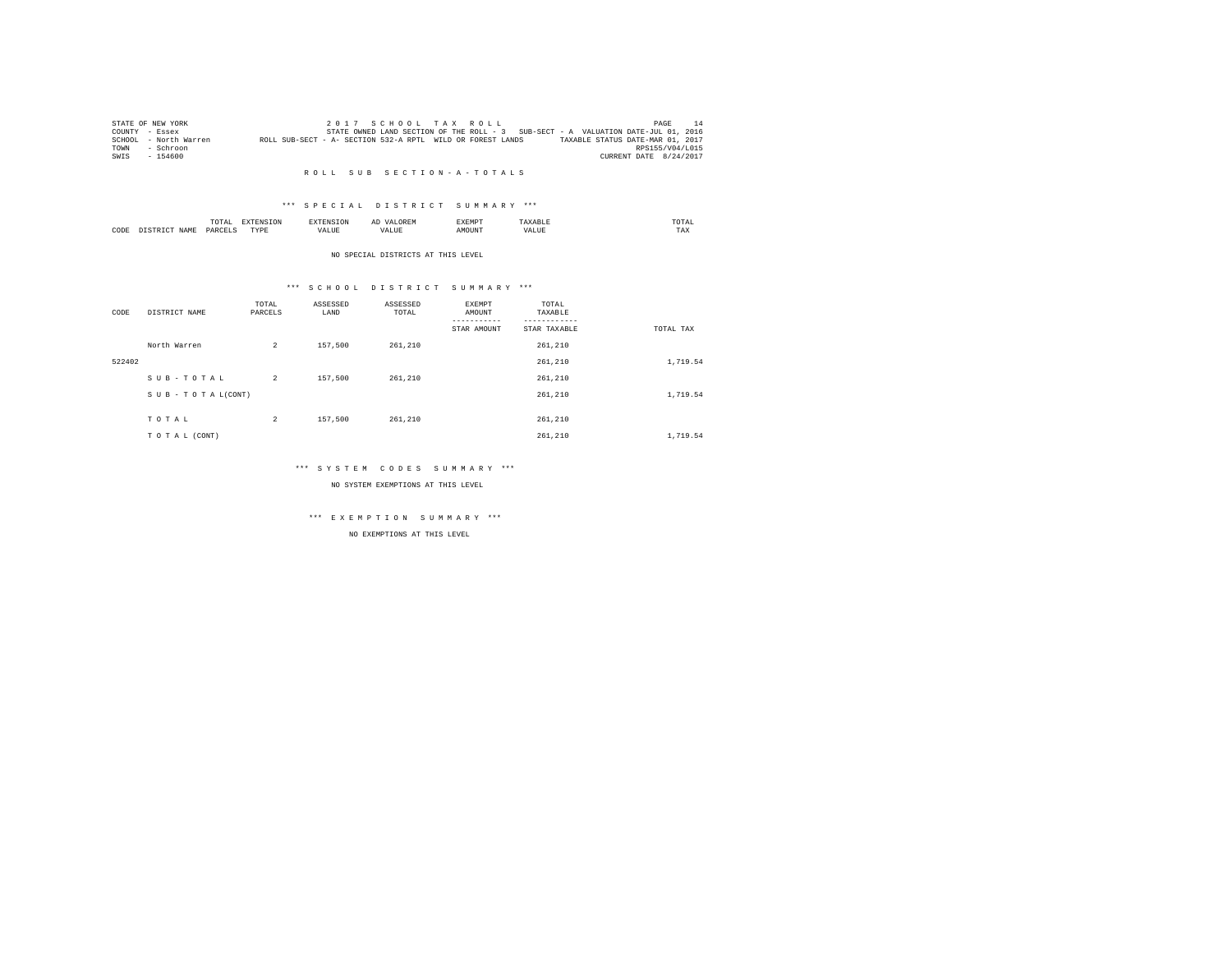|      | STATE OF NEW YORK     |                                                            |  |  | 2017 SCHOOL TAX ROLL |                                                                                   | PAGE                   |  |
|------|-----------------------|------------------------------------------------------------|--|--|----------------------|-----------------------------------------------------------------------------------|------------------------|--|
|      | COUNTY - Essex        |                                                            |  |  |                      | STATE OWNED LAND SECTION OF THE ROLL - 3 SUB-SECT - A VALUATION DATE-JUL 01, 2016 |                        |  |
|      | SCHOOL - North Warren | ROLL SUB-SECT - A- SECTION 532-A RPTL WILD OR FOREST LANDS |  |  |                      | TAXABLE STATUS DATE-MAR 01, 2017                                                  |                        |  |
| TOWN | - Schroon             |                                                            |  |  |                      |                                                                                   | RPS155/V04/L015        |  |
| SWIS | $-154600$             |                                                            |  |  |                      |                                                                                   | CURRENT DATE 8/24/2017 |  |

| ROLL<br><b>SEC</b> | DESCRIPTION                         | TOTAL<br>PARCELS | ASSESSED<br>LAND | ASSESSED<br>TOTAL | EXEMPT<br>AMOUNT<br>STAR AMOUNT | TOTAL<br>TAXABLE<br>------------<br>STAR TAXABLE | TAX<br>RATE | TOTAL<br>TAX |
|--------------------|-------------------------------------|------------------|------------------|-------------------|---------------------------------|--------------------------------------------------|-------------|--------------|
|                    | School Tax                          |                  | 157,500          | 261,210           |                                 | 261,210<br>261,210                               |             | 1,719.54     |
|                    | SPEC DIST TAXES<br>STATE OWNED LAND |                  |                  |                   |                                 |                                                  |             | 1,719.54     |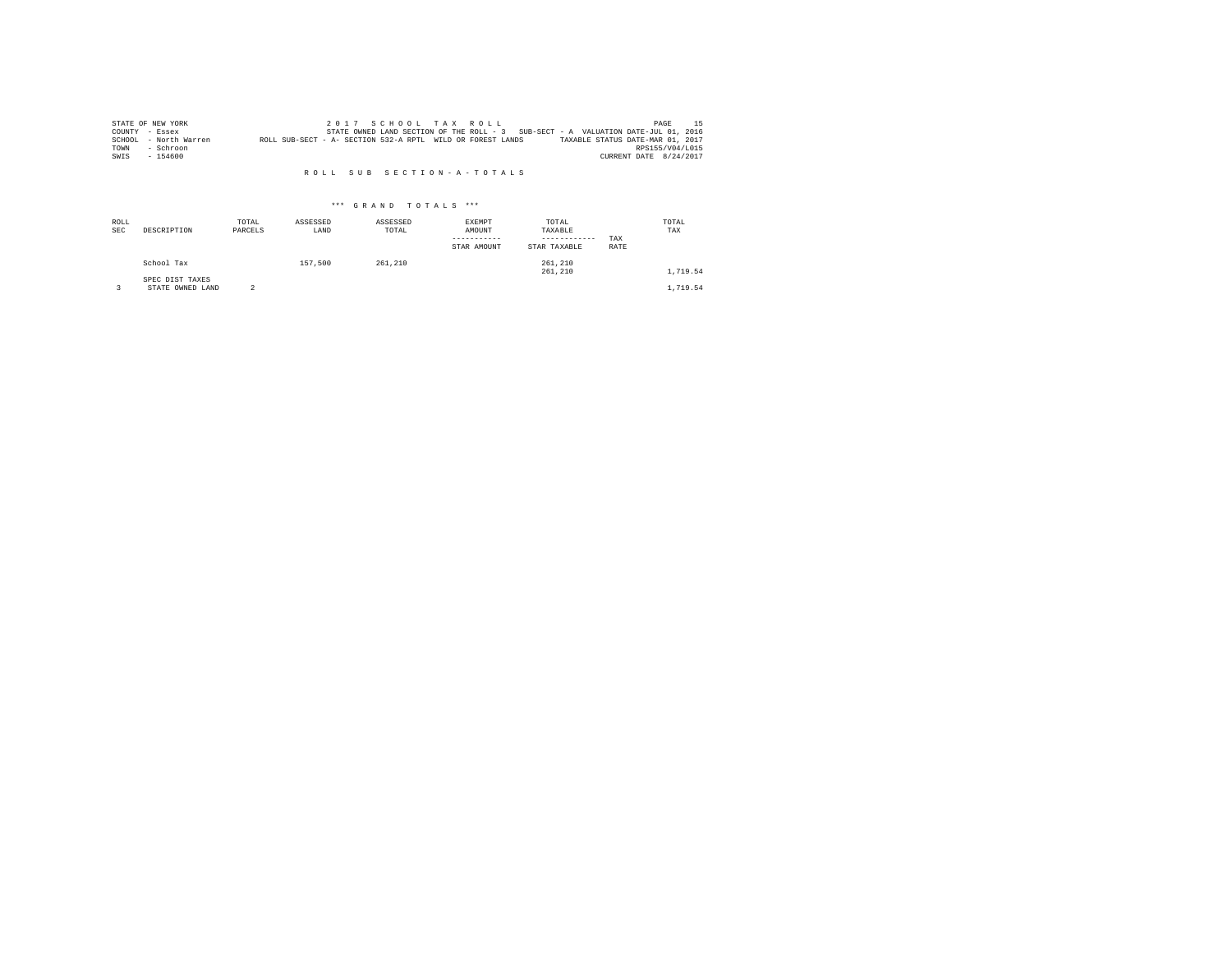|      | STATE OF NEW YORK     | 2017 SCHOOL TAX ROLL                     | PAGE                        | 16 |
|------|-----------------------|------------------------------------------|-----------------------------|----|
|      | COUNTY - Essex        | STATE OWNED LAND SECTION OF THE ROLL - 3 | VALUATION DATE-JUL 01, 2016 |    |
|      | SCHOOL - North Warren | TAXABLE STATUS DATE-MAR 01, 2017         |                             |    |
| TOWN | - Schroon             |                                          | RPS155/V04/L015             |    |
| SWTS | $-154600$             |                                          | CURRENT DATE 8/24/2017      |    |

#### R O L L S E C T I O N T O T A L S

### \*\*\* S P E C I A L D I S T R I C T S U M M A R Y \*\*\*

|      |         | .<br>the contract of the contract of the contract of |          |    | -<br>しいじょ | 2 M L 21 |      | ∪⊥≞∟<br>the contract of the contract of the contract of |
|------|---------|------------------------------------------------------|----------|----|-----------|----------|------|---------------------------------------------------------|
| CODE | 21 A An | OAR<br>$\sim$                                        | TVD<br>. | ,, |           |          | 1111 | 1 A.A                                                   |

#### NO SPECIAL DISTRICTS AT THIS LEVEL

### \*\*\* S C H O O L D I S T R I C T S U M M A R Y \*\*\*

| CODE   | DISTRICT NAME      | TOTAL<br>PARCELS | ASSESSED<br>LAND | ASSESSED<br>TOTAL | EXEMPT<br>AMOUNT | TOTAL<br>TAXABLE |           |
|--------|--------------------|------------------|------------------|-------------------|------------------|------------------|-----------|
|        |                    |                  |                  |                   | STAR AMOUNT      | STAR TAXABLE     | TOTAL TAX |
|        | North Warren       | $\overline{a}$   | 157,500          | 261,210           |                  | 261,210          |           |
| 522402 |                    |                  |                  |                   |                  | 261,210          | 1,719.54  |
|        | SUB-TOTAL          | $\overline{2}$   | 157,500          | 261,210           |                  | 261,210          |           |
|        | SUB - TO TAL(CONT) |                  |                  |                   |                  | 261,210          | 1,719.54  |
|        |                    |                  |                  |                   |                  |                  |           |
|        | TOTAL              | $\overline{c}$   | 157,500          | 261,210           |                  | 261,210          |           |
|        | TO TAL (CONT)      |                  |                  |                   |                  | 261,210          | 1,719.54  |

### \*\*\* S Y S T E M C O D E S S U M M A R Y \*\*\*

NO SYSTEM EXEMPTIONS AT THIS LEVEL

## \*\*\* E X E M P T I O N S U M M A R Y \*\*\*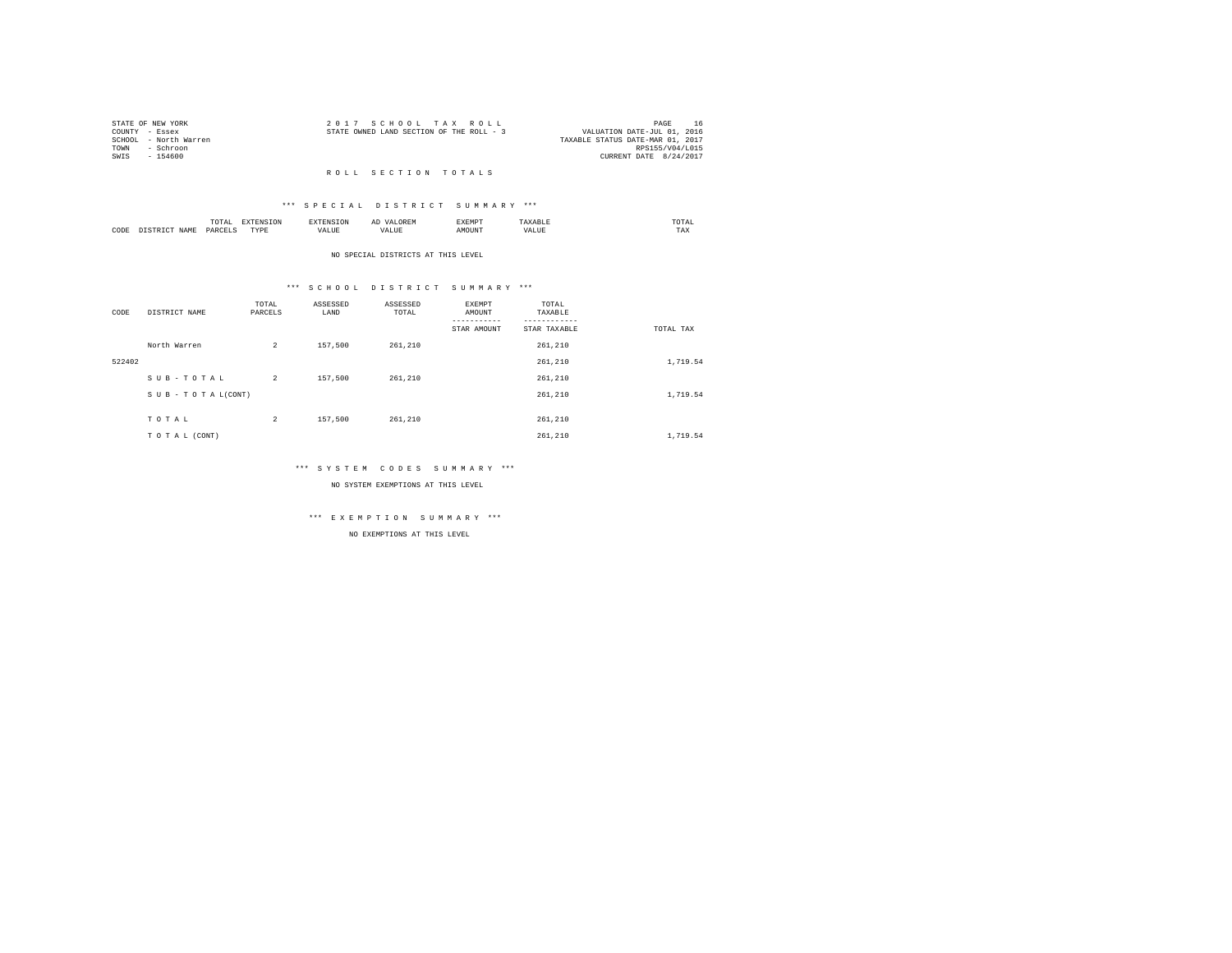| STATE OF NEW YORK     | 2017 SCHOOL TAX ROLL                     | PAGE                             |
|-----------------------|------------------------------------------|----------------------------------|
| COUNTY - Essex        | STATE OWNED LAND SECTION OF THE ROLL - 3 | VALUATION DATE-JUL 01, 2016      |
| SCHOOL - North Warren |                                          | TAXABLE STATUS DATE-MAR 01, 2017 |
| TOWN<br>- Schroon     |                                          | RPS155/V04/L015                  |
| SWIS<br>$-154600$     |                                          | CURRENT DATE 8/24/2017           |
|                       |                                          |                                  |
|                       | ROLL SECTION TOTALS                      |                                  |

| ROLL<br><b>SEC</b> | DESCRIPTION                   | TOTAL<br>PARCELS | ASSESSED<br>LAND | ASSESSED<br>TOTAL | EXEMPT<br>AMOUNT<br>-----------<br>STAR AMOUNT | TOTAL<br>TAXABLE<br>------------<br>STAR TAXABLE | TAX<br>RATE | TOTAL<br>TAX |  |
|--------------------|-------------------------------|------------------|------------------|-------------------|------------------------------------------------|--------------------------------------------------|-------------|--------------|--|
|                    | School Tax<br>SPEC DIST TAXES |                  | 157.500          | 261,210           |                                                | 261,210<br>261,210                               |             | 1,719.54     |  |
|                    | STATE OWNED LAND              | 2                |                  |                   |                                                |                                                  |             | 1,719.54     |  |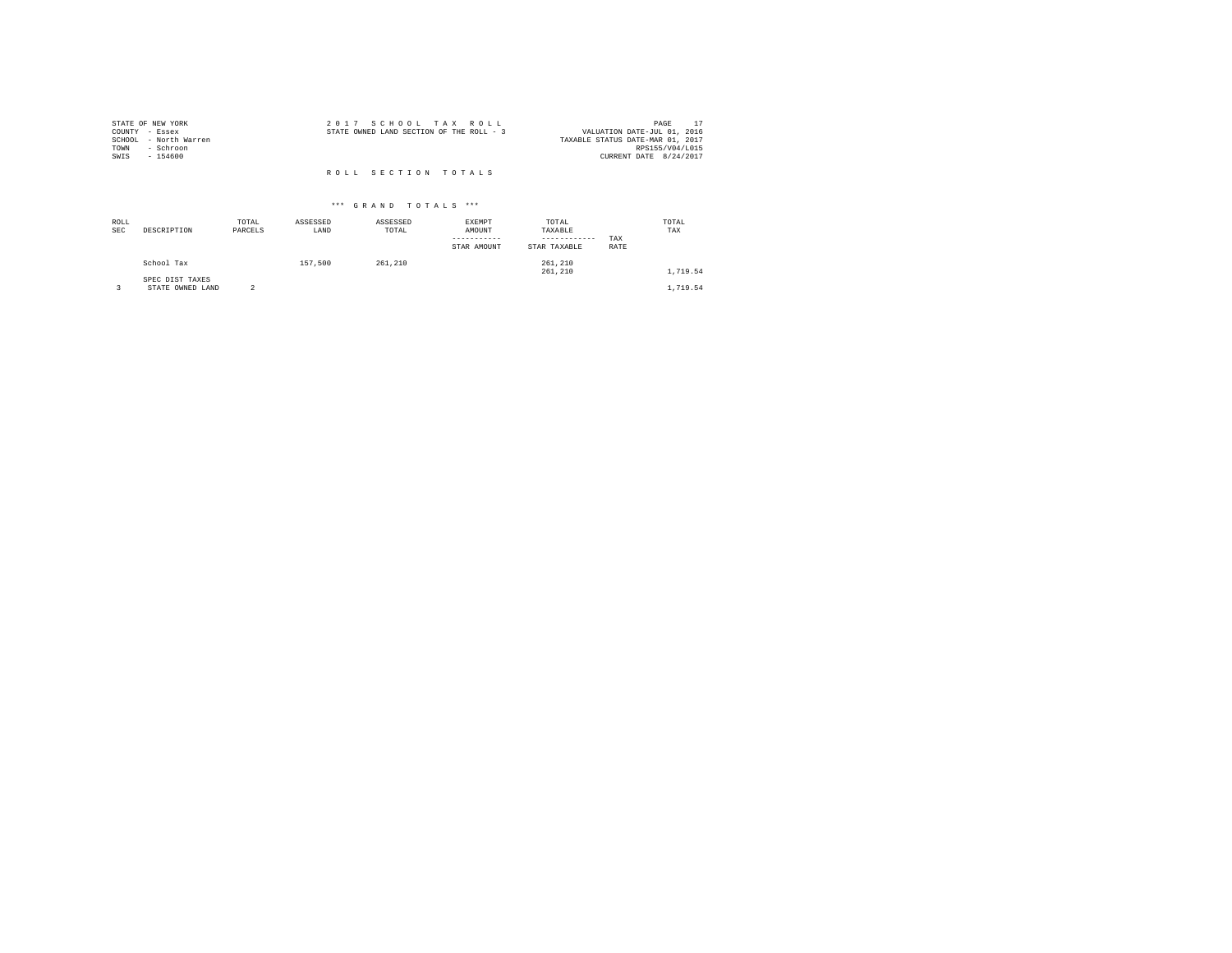| STATE OF NEW YORK<br>COUNTY - Essex<br>SCHOOL - North Warren<br>TOWN<br>- Schroon<br>$-154600$<br>SWTS |                                                    | 2017 SCHOOL TAX<br>OWNERS NAME SEOUENCE | R O T. T.<br>UTILITY & R.R. SECTION OF THE ROLL - 6<br>UNIFORM PERCENT OF VALUE IS 100.00 | VALUATION DATE-JUL 01, 2016<br>TAXABLE STATUS DATE-MAR 01, 2017 | 18<br>PAGE  |
|--------------------------------------------------------------------------------------------------------|----------------------------------------------------|-----------------------------------------|-------------------------------------------------------------------------------------------|-----------------------------------------------------------------|-------------|
| TAX MAP PARCEL NUMBER                                                                                  |                                                    |                                         |                                                                                           |                                                                 |             |
| CURRENT OWNERS NAME                                                                                    | SCHOOL DISTRICT                                    | <b>T.AND</b>                            | TAX DESCRIPTION                                                                           | TAXARLE VALUE                                                   |             |
| CURRENT OWNERS ADDRESS                                                                                 | PARCEL SIZE/GRID COORD                             | TOTAL                                   | SPECIAL DISTRICTS                                                                         |                                                                 | TAX AMOUNT  |
|                                                                                                        |                                                    |                                         |                                                                                           |                                                                 |             |
|                                                                                                        | Outside Plant                                      |                                         |                                                                                           | ACCT 695J015010                                                 | BTLL<br>- 6 |
| 646. - 9999 - 618. 750/1882                                                                            | 831 Tele Comm                                      |                                         | School Tax                                                                                | 0.00                                                            | 0.00        |
| Continental Telephone Co                                                                               | 522402<br>North Warren                             | $\Omega$                                |                                                                                           |                                                                 |             |
| Frontier Communications                                                                                | 888888                                             | $\Omega$                                |                                                                                           |                                                                 |             |
| c/o Duff & Phelps LLC                                                                                  | 154601.10000                                       |                                         |                                                                                           |                                                                 |             |
| PO Box 2629<br>Addison, TX 75001                                                                       | Apportion School .02%<br>EAST-0673688 NRTH-1420934 |                                         |                                                                                           |                                                                 |             |
|                                                                                                        | FULL MARKET VALUE                                  | $\Omega$                                |                                                                                           |                                                                 |             |
|                                                                                                        |                                                    |                                         | TOTAL TAX ---                                                                             |                                                                 | $0.00**$    |
|                                                                                                        |                                                    |                                         |                                                                                           |                                                                 |             |
|                                                                                                        | Outside Plant                                      |                                         |                                                                                           | ACCT 695N015011                                                 | RTLL 7      |
| 646. - 9999 - 631. 900/1882                                                                            | 836 Telecom. eq.                                   |                                         | School Tax                                                                                | 48                                                              | 0.32        |
| Verizon New York Inc.                                                                                  | North Warren<br>522402                             | $\mathbf{r}$                            |                                                                                           |                                                                 |             |
| $c$ /o Duff & Phelps                                                                                   | 888888                                             | 48                                      |                                                                                           |                                                                 |             |
| PO Box 2749                                                                                            | 154601 .10000                                      |                                         |                                                                                           |                                                                 |             |
| Addison, TX 75001                                                                                      | Apportion School .02%                              |                                         |                                                                                           |                                                                 |             |
|                                                                                                        | EAST-0673688 NRTH-1420934                          |                                         |                                                                                           |                                                                 |             |
|                                                                                                        | FULL MARKET VALUE                                  | 48                                      |                                                                                           |                                                                 |             |
|                                                                                                        |                                                    |                                         | TOTAL TAX $---$                                                                           |                                                                 | $0.32**$    |
|                                                                                                        |                                                    |                                         |                                                                                           | DATE #1                                                         | 09/30/17    |
|                                                                                                        |                                                    |                                         |                                                                                           | AMT DUE                                                         | 0.32        |
|                                                                                                        |                                                    |                                         |                                                                                           |                                                                 |             |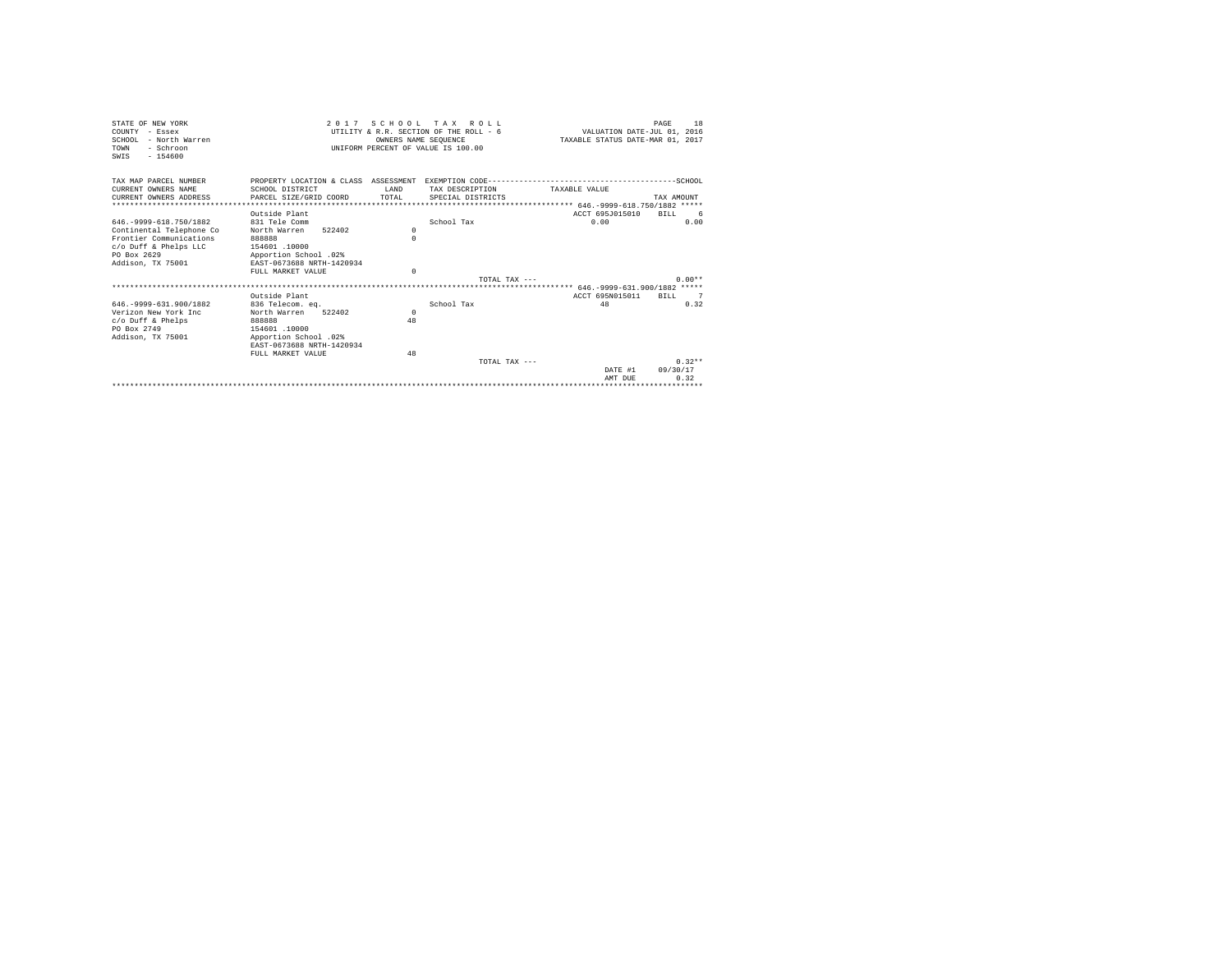| STATE OF NEW YORK     |           | 2017 SCHOOL TAX ROLL                   |  |                                  |                        | PAGE | 10 |
|-----------------------|-----------|----------------------------------------|--|----------------------------------|------------------------|------|----|
| COUNTY - Essex        |           | UTILITY & R.R. SECTION OF THE ROLL - 6 |  | VALUATION DATE-JUL 01, 2016      |                        |      |    |
| SCHOOL - North Warren |           |                                        |  | TAXABLE STATUS DATE-MAR 01, 2017 |                        |      |    |
| TOWN                  | - Schroon |                                        |  |                                  | RPS155/V04/L015        |      |    |
| SWIS<br>$-154600$     |           |                                        |  |                                  | CURRENT DATE 8/24/2017 |      |    |
|                       |           |                                        |  |                                  |                        |      |    |

### \*\*\* S P E C I A L D I S T R I C T S U M M A R Y \*\*\*

|      | .              | the contract of the contract of the contract of the contract of the contract of the contract of the contract of | ≖  | .    | the contract of the contract of the contract of |
|------|----------------|-----------------------------------------------------------------------------------------------------------------|----|------|-------------------------------------------------|
| CODE | ODP'<br>$\sim$ | .<br>.                                                                                                          | -- | ראטי | $1 - \Delta$                                    |

#### NO SPECIAL DISTRICTS AT THIS LEVEL

### \*\*\* S C H O O L D I S T R I C T S U M M A R Y \*\*\*

| CODE   | DISTRICT NAME   | TOTAL<br>PARCELS | ASSESSED<br>LAND | ASSESSED<br>TOTAL | EXEMPT<br>AMOUNT<br>STAR AMOUNT | TOTAL<br>TAXABLE<br>STAR TAXABLE | TOTAL TAX |
|--------|-----------------|------------------|------------------|-------------------|---------------------------------|----------------------------------|-----------|
|        | North Warren    | $\overline{2}$   |                  | 48                |                                 | 48                               |           |
| 522402 |                 |                  |                  |                   |                                 | 48                               | .32       |
|        | SUB-TOTAL       | $\overline{2}$   |                  | 48                |                                 | 48                               |           |
|        | SUB-TOTAL(CONT) |                  |                  |                   |                                 | 48                               | .32       |
|        | TOTAL           | $\overline{a}$   |                  | 48                |                                 | 48                               |           |
|        |                 |                  |                  |                   |                                 |                                  |           |
|        | TO TAL (CONT)   |                  |                  |                   |                                 | 48                               | .32       |

### \*\*\* S Y S T E M C O D E S S U M M A R Y \*\*\*

NO SYSTEM EXEMPTIONS AT THIS LEVEL

# \*\*\* E X E M P T I O N S U M M A R Y \*\*\*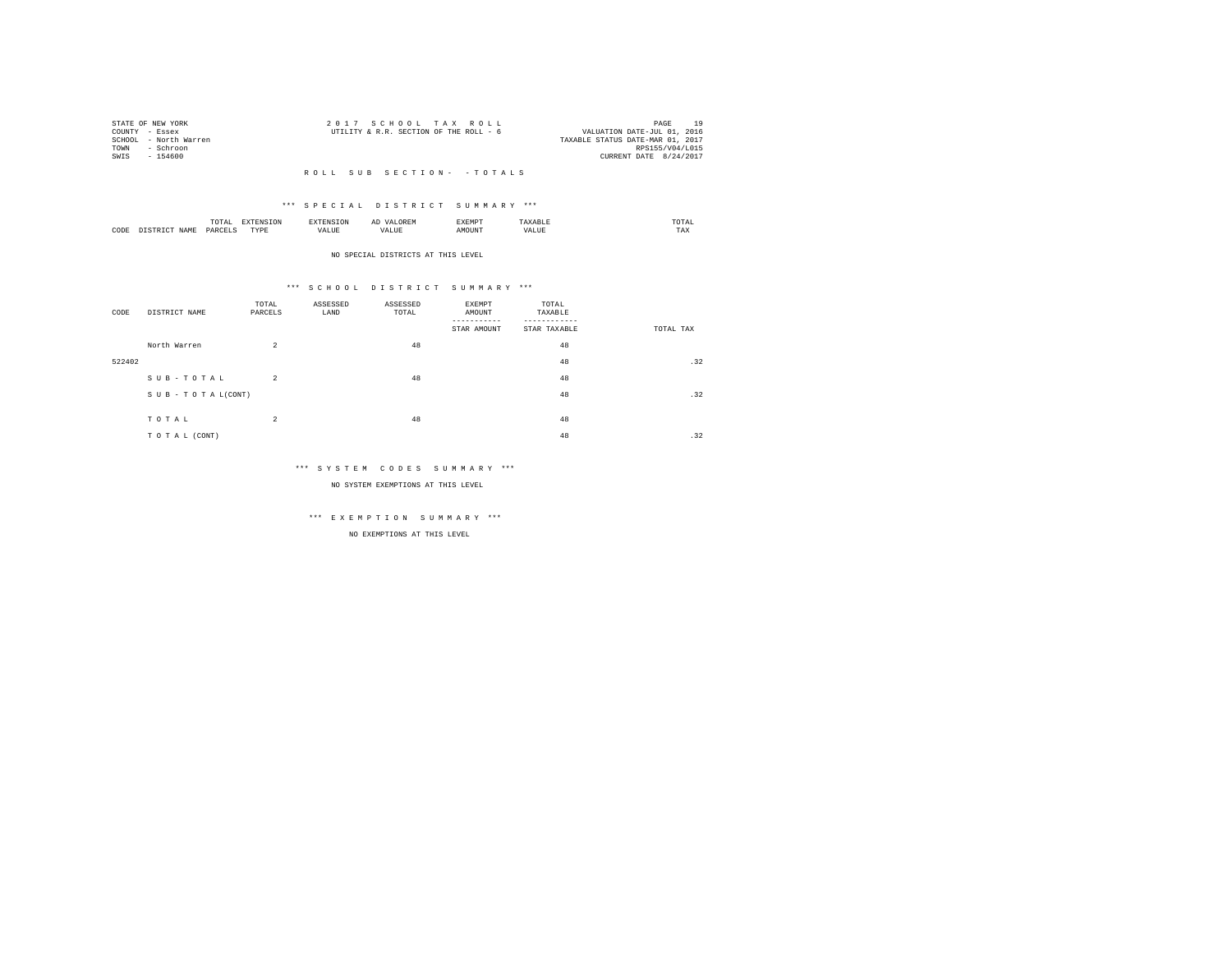| STATE OF NEW YORK     | 2017 SCHOOL TAX ROLL                   | 20<br>PAGE                       |
|-----------------------|----------------------------------------|----------------------------------|
| COUNTY - Essex        | UTILITY & R.R. SECTION OF THE ROLL - 6 | VALUATION DATE-JUL 01, 2016      |
| SCHOOL - North Warren |                                        | TAXABLE STATUS DATE-MAR 01, 2017 |
| TOWN<br>- Schroon     |                                        | RPS155/V04/L015                  |
| SWIS<br>- 154600      |                                        | CURRENT DATE 8/24/2017           |
|                       |                                        |                                  |
|                       | ROLL SUB SECTION- - TOTALS             |                                  |

| ROLL<br><b>SEC</b> | DESCRIPTION                         | TOTAL<br>PARCELS | ASSESSED<br>LAND | ASSESSED<br>TOTAL | EXEMPT<br>AMOUNT<br>-----------<br>STAR AMOUNT | TOTAL<br>TAXABLE<br>------------<br>STAR TAXABLE | TAX<br>RATE | TOTAL<br>TAX |
|--------------------|-------------------------------------|------------------|------------------|-------------------|------------------------------------------------|--------------------------------------------------|-------------|--------------|
|                    | School Tax                          |                  |                  | 48                |                                                | 48<br>48                                         |             | .32          |
| 6                  | SPEC DIST TAXES<br>UTILITIES & N.C. | $\sim$           |                  |                   |                                                |                                                  |             | .32          |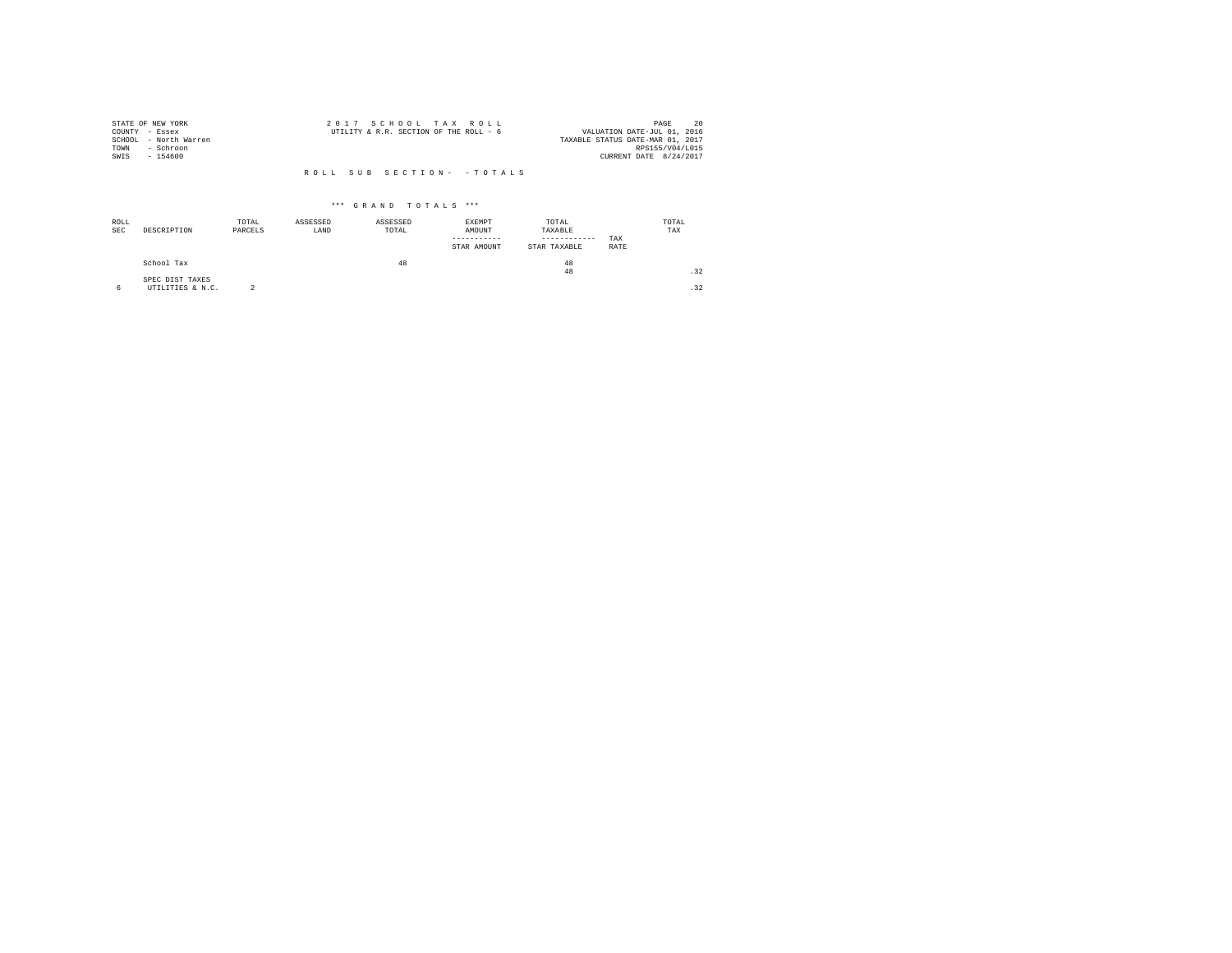|      | STATE OF NEW YORK     | 2017 SCHOOL TAX ROLL                   | PAGE                             |
|------|-----------------------|----------------------------------------|----------------------------------|
|      | COUNTY - Essex        | UTILITY & R.R. SECTION OF THE ROLL - 6 | VALUATION DATE-JUL 01, 2016      |
|      | SCHOOL - North Warren |                                        | TAXABLE STATUS DATE-MAR 01, 2017 |
| TOWN | - Schroon             |                                        | RPS155/V04/L015                  |
| SWTS | $-154600$             |                                        | CURRENT DATE 8/24/2017           |

### R O L L S E C T I O N T O T A L S

### \*\*\* S P E C I A L D I S T R I C T S U M M A R Y \*\*\*

|      | / L A L<br>the contract of the contract of the contract of | ----      |  | ----- | $m \wedge m \wedge$<br>the contract of the contract of the contract of |
|------|------------------------------------------------------------|-----------|--|-------|------------------------------------------------------------------------|
| CODE | DAR:<br>$\sim$                                             | TVDk<br>. |  | MOUN. | 1'AX                                                                   |

#### NO SPECIAL DISTRICTS AT THIS LEVEL

### \*\*\* S C H O O L D I S T R I C T S U M M A R Y \*\*\*

| CODE   | DISTRICT NAME   | TOTAL<br>PARCELS | ASSESSED<br>LAND | ASSESSED<br>TOTAL | EXEMPT<br>AMOUNT<br>STAR AMOUNT | TOTAL<br>TAXABLE<br>STAR TAXABLE | TOTAL TAX |
|--------|-----------------|------------------|------------------|-------------------|---------------------------------|----------------------------------|-----------|
|        | North Warren    | $\overline{2}$   |                  | 48                |                                 | 48                               |           |
| 522402 |                 |                  |                  |                   |                                 | 48                               | .32       |
|        | SUB-TOTAL       | $\overline{2}$   |                  | 48                |                                 | 48                               |           |
|        | SUB-TOTAL(CONT) |                  |                  |                   |                                 | 48                               | .32       |
|        | TOTAL           | $\overline{2}$   |                  | 48                |                                 | 48                               |           |
|        |                 |                  |                  |                   |                                 |                                  |           |
|        | TO TAL (CONT)   |                  |                  |                   |                                 | 48                               | .32       |

### \*\*\* S Y S T E M C O D E S S U M M A R Y \*\*\*

NO SYSTEM EXEMPTIONS AT THIS LEVEL

# \*\*\* E X E M P T I O N S U M M A R Y \*\*\*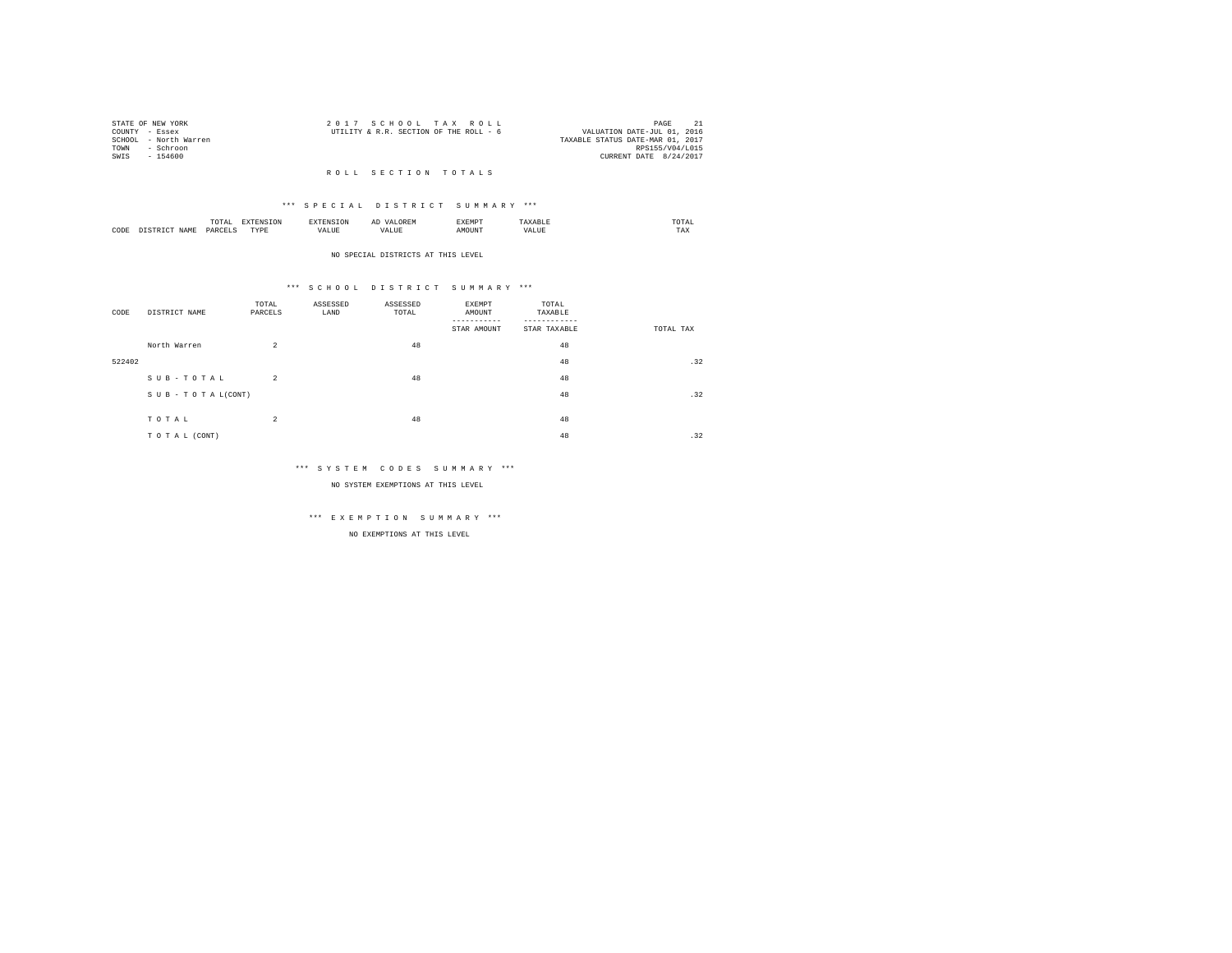|                | STATE OF NEW YORK     | 2017 SCHOOL TAX ROLL                                                  | PAGE            | 22 |
|----------------|-----------------------|-----------------------------------------------------------------------|-----------------|----|
| COUNTY - Essex |                       | VALUATION DATE-JUL 01, 2016<br>UTILITY & R.R. SECTION OF THE ROLL - 6 |                 |    |
|                | SCHOOL - North Warren | TAXABLE STATUS DATE-MAR 01, 2017                                      |                 |    |
| TOWN           | - Schroon             |                                                                       | RPS155/V04/L015 |    |
| SWIS           | $-154600$             | CURRENT DATE 8/24/2017                                                |                 |    |
|                |                       | ROLL SECTION TOTALS                                                   |                 |    |

| ROLL<br><b>SEC</b> | DESCRIPTION                         | TOTAL<br>PARCELS | ASSESSED<br>LAND | ASSESSED<br>TOTAL | EXEMPT<br>AMOUNT<br>STAR AMOUNT | TOTAL<br>TAXABLE<br>------------<br>STAR TAXABLE | TAX<br>RATE | TOTAL<br>TAX |
|--------------------|-------------------------------------|------------------|------------------|-------------------|---------------------------------|--------------------------------------------------|-------------|--------------|
|                    | School Tax                          |                  |                  | 48                |                                 | 48<br>48                                         |             | .32          |
| 6                  | SPEC DIST TAXES<br>UTILITIES & N.C. |                  |                  |                   |                                 |                                                  |             | .32          |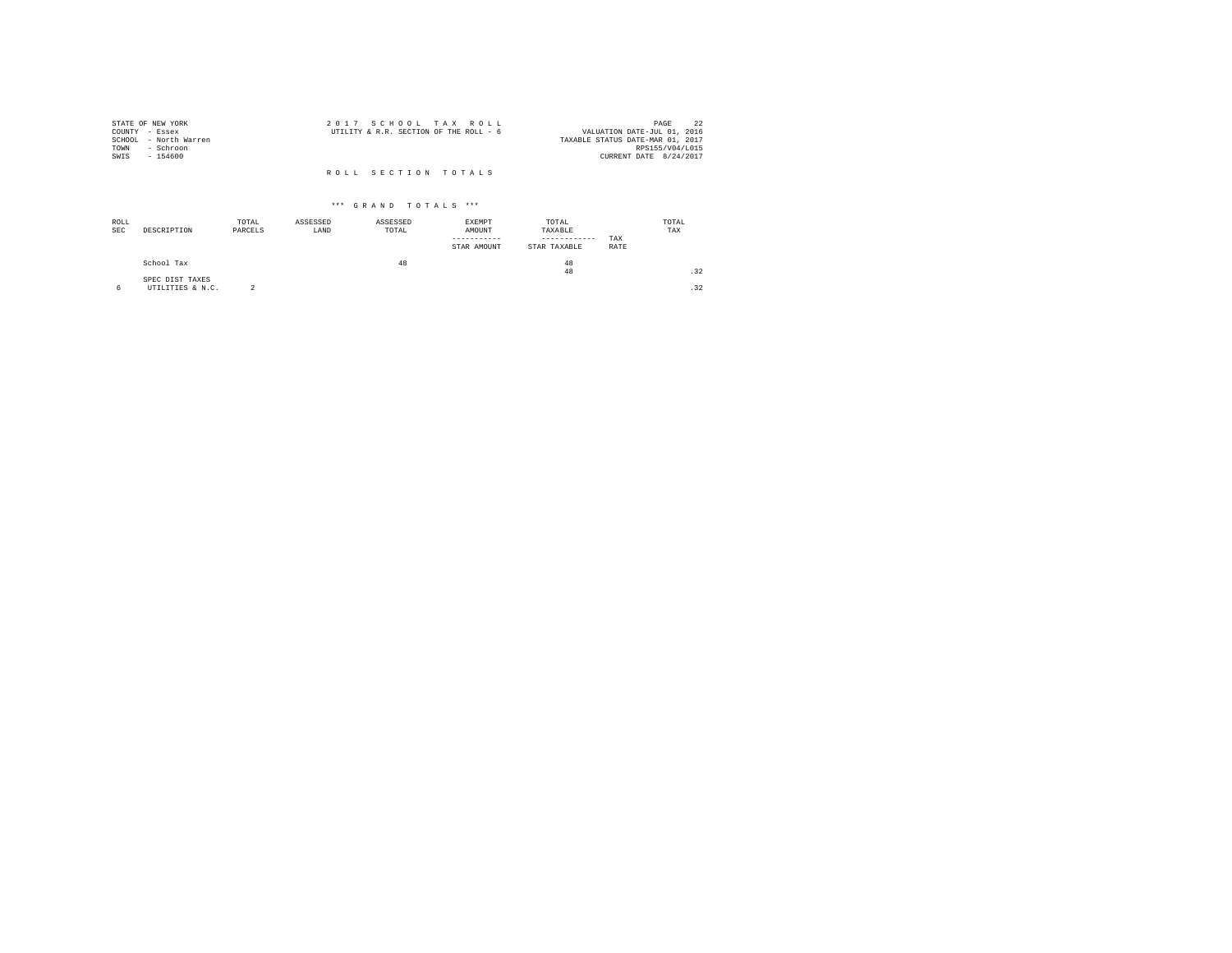| STATE OF NEW YORK     | 2017 SCHOOL TAX ROLL | PAGE                             |
|-----------------------|----------------------|----------------------------------|
| COUNTY - Essex        |                      | VALUATION DATE-JUL 01, 2016      |
| SCHOOL - North Warren | SWIS TOTALS          | TAXABLE STATUS DATE-MAR 01, 2017 |
| TOWN<br>- Schroon     |                      | RPS155/V04/L015                  |
| $-154600$<br>SWIS     |                      | CURRENT DATE 8/24/2017           |

|           |                      | 1 U 1 M 1<br>the contract of the contract of the contract of | ---------------  |      | $\sim$<br>. |   | 1 A.A        | 'UIA.<br>the contract of the contract of the contract of |
|-----------|----------------------|--------------------------------------------------------------|------------------|------|-------------|---|--------------|----------------------------------------------------------|
| CODE<br>. | <b>NAME</b><br>11.12 | レムト                                                          | <b>TIDE</b><br>. | ALUE |             | n | <b>Shown</b> | TAX                                                      |

NO SPECIAL DISTRICTS AT THIS LEVEL

### \*\*\* S C H O O L D I S T R I C T S U M M A R Y \*\*\*

| CODE   | DISTRICT NAME   | TOTAL<br>PARCELS | ASSESSED<br>LAND | ASSESSED<br>TOTAL | EXEMPT<br>AMOUNT | TOTAL<br>TAXABLE<br>--------- |          |           |
|--------|-----------------|------------------|------------------|-------------------|------------------|-------------------------------|----------|-----------|
|        |                 |                  |                  |                   | STAR AMOUNT      | STAR TAXABLE                  | TAX RATE | TOTAL TAX |
|        | North Warren    | $\overline{4}$   | 157,500          | 261,258           |                  | 261,258                       |          |           |
| 522402 |                 |                  |                  |                   |                  | 261,258                       | 6.583000 | 1,719.86  |
|        | SUB-TOTAL       | $4^{\circ}$      | 157,500          | 261.258           |                  | 261.258                       |          |           |
|        | SUB-TOTAL(CONT) |                  |                  |                   |                  | 261,258                       |          | 1,719.86  |
|        |                 |                  |                  |                   |                  |                               |          |           |
|        | TOTAL           | $\overline{4}$   | 157,500          | 261.258           |                  | 261,258                       |          |           |
|        | TO TAL (CONT)   |                  |                  |                   |                  | 261.258                       |          | 1,719.86  |

### \*\*\* S Y S T E M C O D E S S U M M A R Y \*\*\*

NO SYSTEM EXEMPTIONS AT THIS LEVEL

\*\*\* E X E M P T I O N S U M M A R Y \*\*\*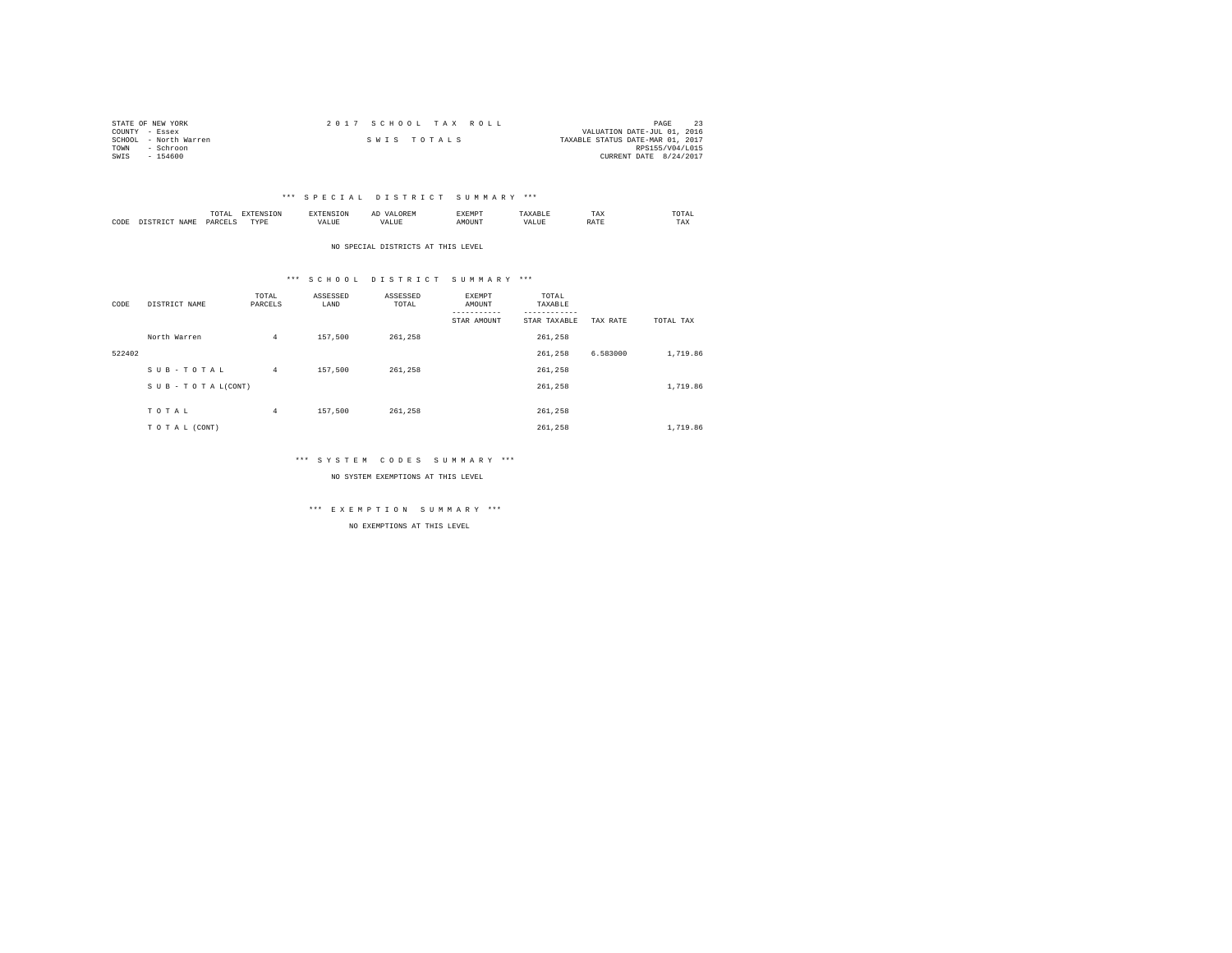| STATE OF NEW YORK     | 2017 SCHOOL TAX ROLL | PAGE                             |
|-----------------------|----------------------|----------------------------------|
| COUNTY - Essex        |                      | VALUATION DATE-JUL 01, 2016      |
| SCHOOL - North Warren | SWIS TOTALS          | TAXABLE STATUS DATE-MAR 01, 2017 |
| TOWN<br>- Schroon     |                      | RPS155/V04/L015                  |
| SWIS<br>$-154600$     |                      | CURRENT DATE 8/24/2017           |

|                           |                                     |                  |                  | *** GRAND TOTALS *** |                                                       |                                                  |             |          |
|---------------------------|-------------------------------------|------------------|------------------|----------------------|-------------------------------------------------------|--------------------------------------------------|-------------|----------|
| <b>ROLL</b><br><b>SEC</b> | DESCRIPTION                         | TOTAL<br>PARCELS | ASSESSED<br>LAND | ASSESSED<br>TOTAL    | <b>EXEMPT</b><br>AMOUNT<br>-----------<br>STAR AMOUNT | TOTAL<br>TAXABLE<br>------------<br>STAR TAXABLE | TAX<br>RATE |          |
|                           | School Tax                          |                  | 157,500          | 261,210              |                                                       | 261,210<br>261,210                               | 6.583000    | 1,719.54 |
| 3                         | SPEC DIST TAXES<br>STATE OWNED LAND | $\overline{2}$   |                  |                      |                                                       |                                                  |             | 1,719.54 |
|                           | School Tax                          |                  |                  | 48                   |                                                       | 48<br>48                                         | 6.583000    | .32      |
| 6                         | SPEC DIST TAXES<br>UTILITIES & N.C. | $\overline{2}$   |                  |                      |                                                       |                                                  |             | .32      |
|                           | School Tax                          |                  | 157,500          | 261,258              |                                                       | 261,258<br>261,258                               | 6.583000    | 1,719.86 |
|                           | SPEC DIST TAXES                     |                  |                  |                      |                                                       |                                                  |             |          |
| $\star$                   | SUB TOTAL                           | $\overline{4}$   |                  |                      |                                                       |                                                  |             | 1,719.86 |
|                           | School Tax                          |                  | 157,500          | 261.258              |                                                       | 261,258<br>261,258                               | 6.583000    | 1,719.86 |
|                           | SPEC DIST TAXES                     |                  |                  |                      |                                                       |                                                  |             |          |
| $\star\star$              | GRAND TOTAL                         | $\overline{4}$   |                  |                      |                                                       |                                                  |             | 1,719.86 |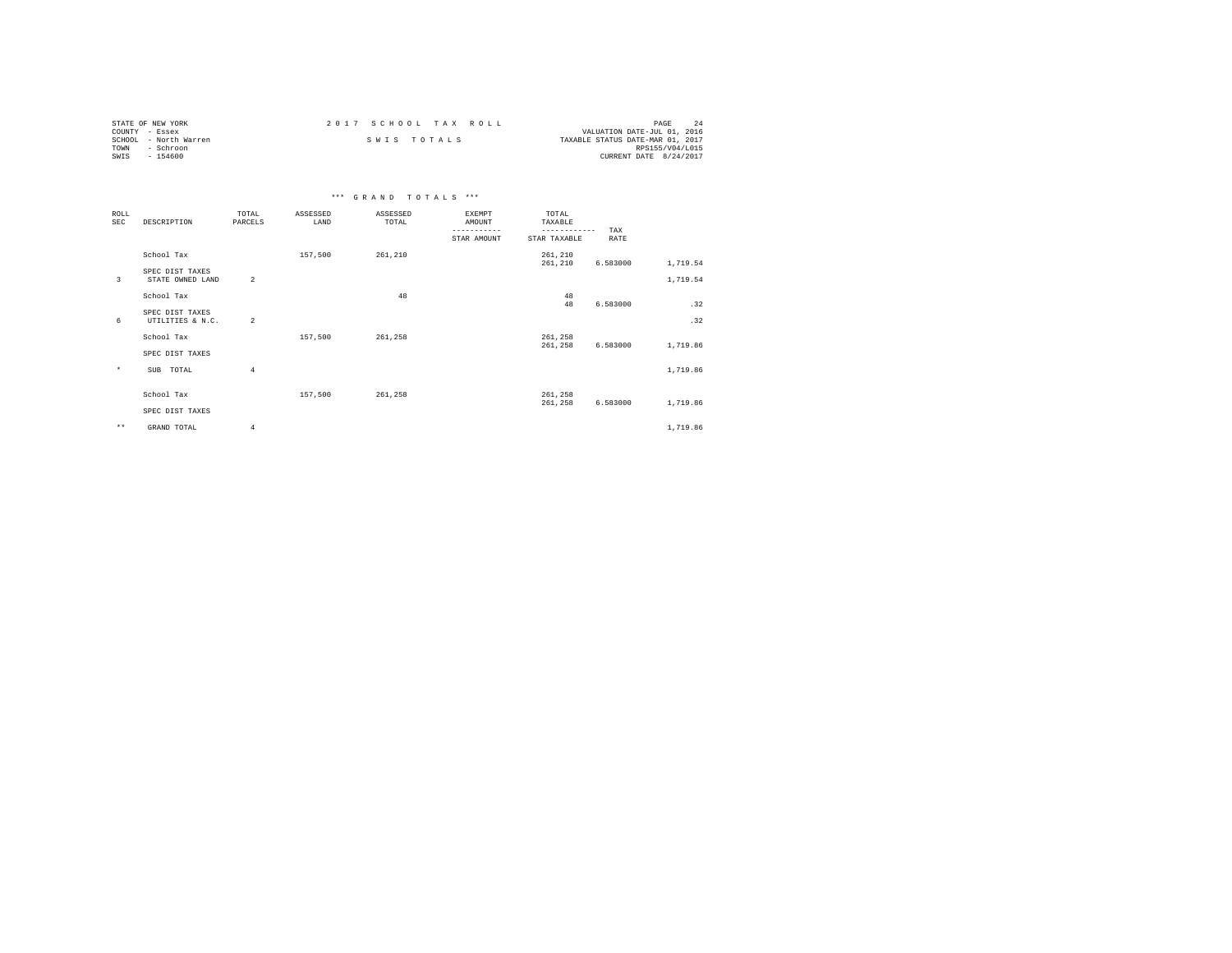| STATE OF NEW YORK     | 2017 SCHOOL TAX ROLL                                | PAGE            |  |
|-----------------------|-----------------------------------------------------|-----------------|--|
| COUNTY - Essex        | SCHOOL TOTALS 522402<br>VALUATION DATE-JUL 01, 2016 |                 |  |
| SCHOOL - North Warren | TAXABLE STATUS DATE-MAR 01, 2017                    |                 |  |
|                       |                                                     | RPS155/V04/L015 |  |
|                       | CURRENT DATE 8/24/2017                              |                 |  |

|      |                                                                                                                         | TUTAP.<br>the contract of the contract of the contract of the contract of the contract of |           | .     | $\sim$<br>. | £XEMP"        |                    | :OTAL<br>the contract of the contract of the contract of |
|------|-------------------------------------------------------------------------------------------------------------------------|-------------------------------------------------------------------------------------------|-----------|-------|-------------|---------------|--------------------|----------------------------------------------------------|
| CODE | JAMF<br>the contract of the contract of the contract of the contract of the contract of the contract of the contract of | <b>DAV</b><br>.                                                                           | TVDE<br>. | 'ALUE |             | <b>MOTIN'</b> | $+$ 7.73%<br>VALUL | TAX                                                      |

NO SPECIAL DISTRICTS AT THIS LEVEL

### \*\*\* S C H O O L D I S T R I C T S U M M A R Y \*\*\*

| CODE   | DISTRICT NAME      | TOTAL<br>PARCELS | ASSESSED<br>LAND | ASSESSED<br>TOTAL | EXEMPT<br>AMOUNT<br>---------<br>STAR AMOUNT | TOTAL<br>TAXABLE<br>---------<br>STAR TAXABLE | TAX RATE | TOTAL TAX |
|--------|--------------------|------------------|------------------|-------------------|----------------------------------------------|-----------------------------------------------|----------|-----------|
|        | North Warren       | 9                | 521,200          | 992.086           |                                              | 992.086                                       |          |           |
| 522402 |                    |                  |                  |                   |                                              | 992.086                                       |          | 6,530.90  |
|        | SUB-TOTAL          | 9                | 521,200          | 992.086           |                                              | 992,086                                       |          |           |
|        | SUB - TO TAL(CONT) |                  |                  |                   |                                              | 992.086                                       |          | 6,530.90  |
|        | TOTAL              | 9                | 521,200          | 992.086           |                                              | 992.086                                       |          |           |
|        | TO TAL (CONT)      |                  |                  |                   |                                              | 992.086                                       |          | 6,530.90  |

### \*\*\* S Y S T E M C O D E S S U M M A R Y \*\*\*

NO SYSTEM EXEMPTIONS AT THIS LEVEL

\*\*\* E X E M P T I O N S U M M A R Y \*\*\*